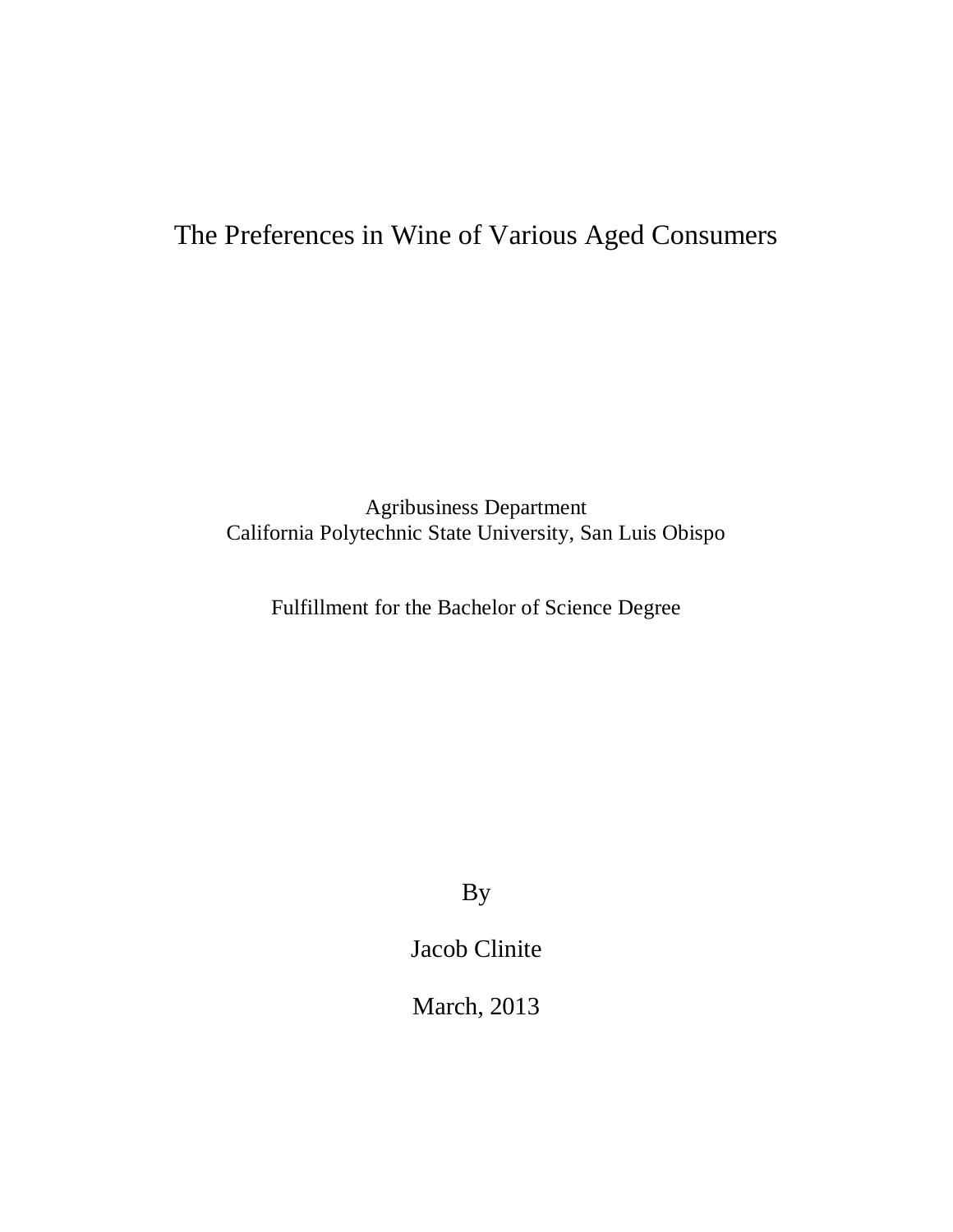# ABSTRACT

When marketing wine to potential customers wine companies need to know that different consumer groups are not all going to have the same preferences. Between younger and older age wine drinkers some preferences and demographics they have are distinctive. This research study analyzes these different wine preferences between 21 to 40 year olds and 41 plus year olds. 115 respondents were asked in a survey about their demographics what characteristics they liked in wine. The surveys were distributed at two grocery stores in San Luis Obispo in February of 2013. The data was then logged into a computer software program called SPSS to analyze the results. Frequency, descriptive statistic, Chi-square, and independent sample T-tests ran the survey data to determine what characteristics of wine were most preferred by the respondents. This study reports the primary and secondary research for local wineries to use in marketing strategies.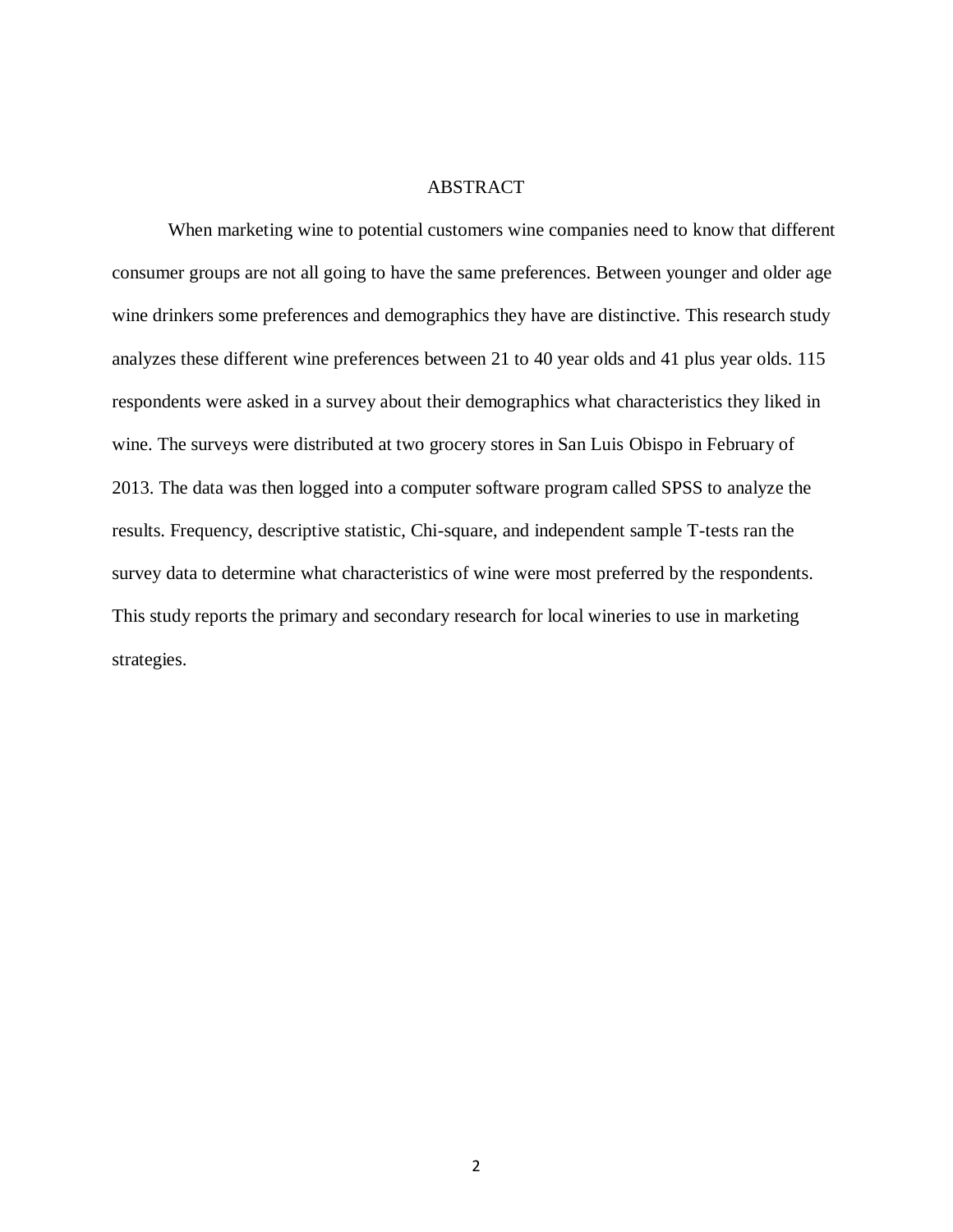# TABLE OF CONTENTS

| <b>Chapter</b>   |                                            | Page |
|------------------|--------------------------------------------|------|
| 1.               |                                            |      |
| 2.               |                                            |      |
| 3.               |                                            |      |
| $\overline{4}$ . |                                            |      |
| 5.               | SUMMARY, CONCLUSIONS AND RECOMMENDATIONS35 |      |
|                  | References Cited                           | 37   |
|                  | <b>APPENDIX</b>                            | .43  |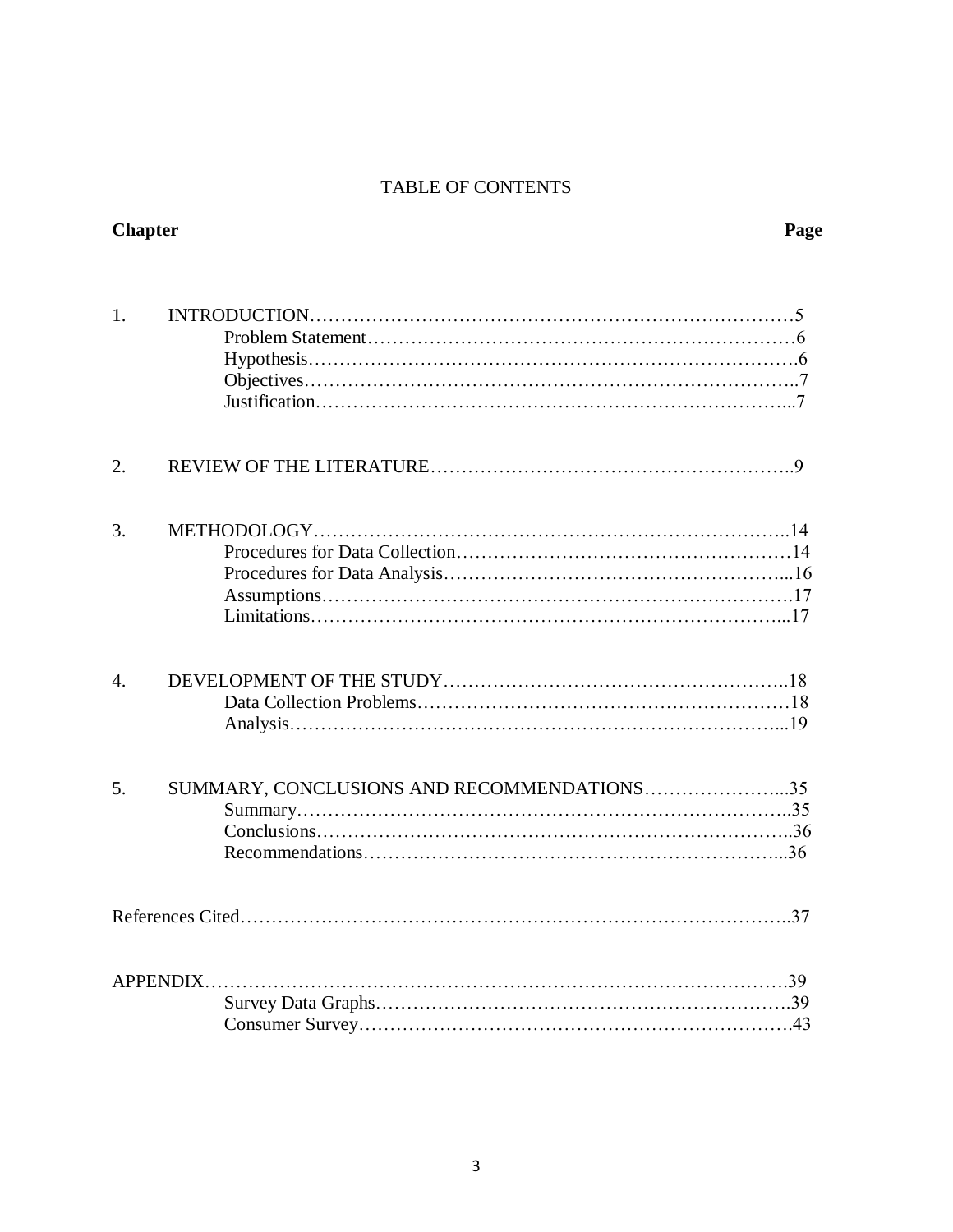# LIST OF FIGURES, TABLES, AND GRAPHS

**Page**

| <b>Figure</b>                                                                        |  |
|--------------------------------------------------------------------------------------|--|
|                                                                                      |  |
| <b>Table</b>                                                                         |  |
| 1: When purchasing wine how important is the following information?19                |  |
|                                                                                      |  |
| 3: Between red and white wine, which one do you prefer to drink more?20              |  |
|                                                                                      |  |
| 5: Besides wine, which of the following alcoholic beverages have you consumed        |  |
|                                                                                      |  |
|                                                                                      |  |
|                                                                                      |  |
|                                                                                      |  |
| 9: When purchasing wine how important is the following information?24                |  |
|                                                                                      |  |
| 11: On average how many bottles of wine do you typically buy per month?25            |  |
| 12: Between red and white wine, which one do you prefer to drink more?26             |  |
|                                                                                      |  |
| 14:                                                                                  |  |
| a.                                                                                   |  |
| b.                                                                                   |  |
| c.                                                                                   |  |
| d.                                                                                   |  |
| e.                                                                                   |  |
| f.                                                                                   |  |
| 15:                                                                                  |  |
| a.                                                                                   |  |
| b.                                                                                   |  |
| Different alcoholic beverages consumed-Hard liquor mixed drinks32<br>$\mathcal{C}$ . |  |
| d.                                                                                   |  |
|                                                                                      |  |
|                                                                                      |  |
|                                                                                      |  |
| Graph                                                                                |  |
|                                                                                      |  |
| 2: On average how many bottles of wine do you typically buy per month?39             |  |
| 3: Between red and white wine, which one do you prefer to drink more?40              |  |
|                                                                                      |  |
| 5: Besides wine, which of the following alcoholic beverages have you                 |  |
|                                                                                      |  |
|                                                                                      |  |
|                                                                                      |  |
|                                                                                      |  |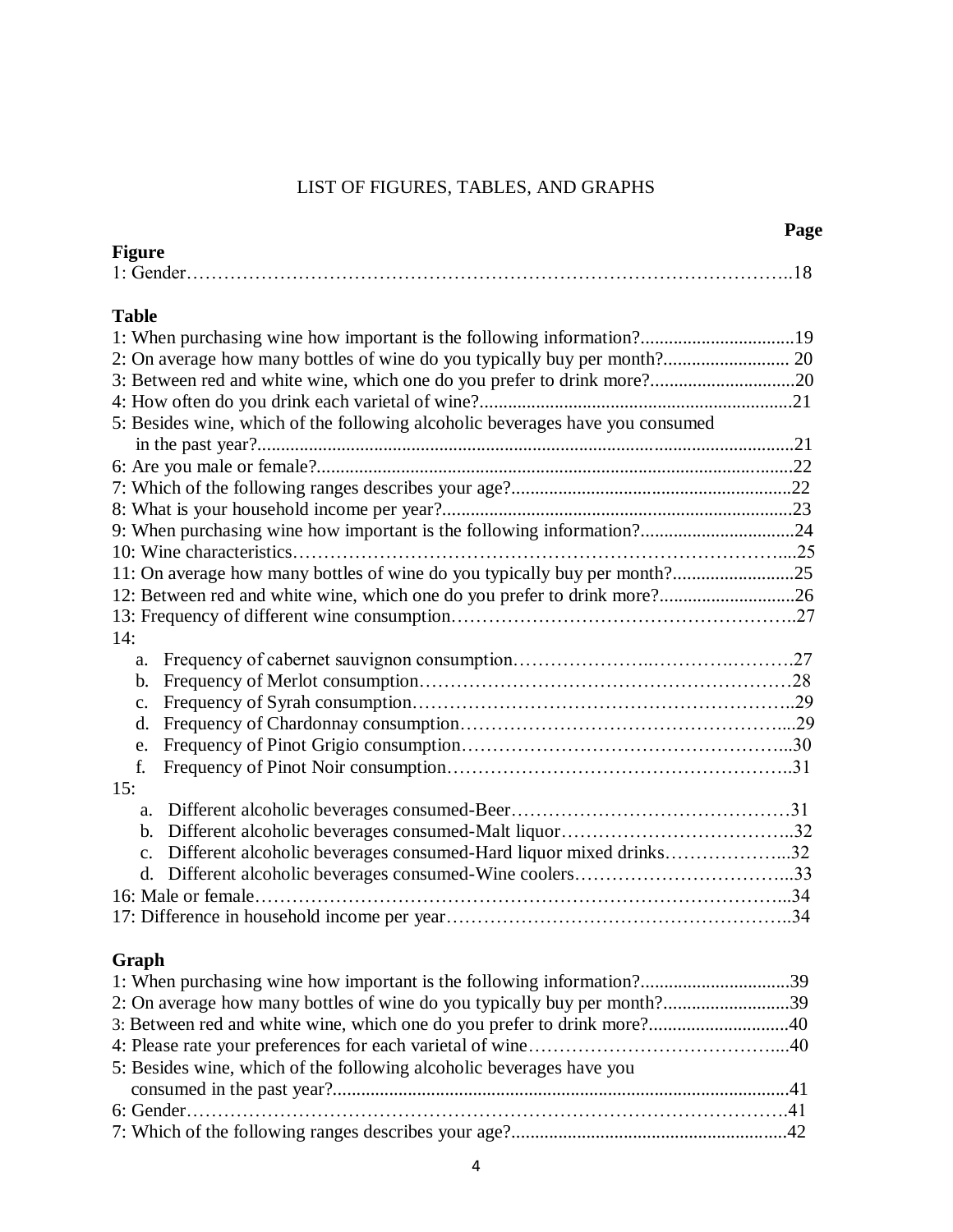#### Chapter 1

# INTRODUCTION

Wine can be enjoyed throughout the United States and around the world. Drinking wine can be seen as an art or even just a relaxing activity. Wine is usually served and consumed socially, while it's wine tasting at local vineyards, eating at restaurants, family events, or holiday parties. Many colleges even offer a wine and viticulture program, to serve those students wishing to pursue a professional career in the wine industry. Some consumers are highly educated on wine brands and varietals and are referred to as wine connoisseurs.

The U.S. wine industry has been rapidly growing recently according to Wagner, Olsen, and Thach (2011). Wine sales posted strong gains over 2011 in both the retail and direct-toconsumer sales channels. Sales for domestic table wines at food and drug stores grew 7% to \$377 million in September (Adams, 2012). There is also a steady increase in the demand for wine from new markets, which opens the doors for new companies and businesses to enter the wine industry. With so many different wine companies in the world and low barriers to entry there tends to be an extremely competitive playing field. This is where marketing and advertising becomes a key role in order for companies to make a profit selling wine.

In wine marketing knowing the target market and how to reach that market is crucial. It is difficult for all wineries to be fully aware of their target market. Many of them are tucked away on a side street or in a corner of some shopping mall and very inconspicuous, as stated by B. Hopkins (2009). In order for wine companies to find their target market, they must research the wants, needs, preferences, and demographics of the consumers. Some preferences will include characteristics of wine like brand name, production year, wine type, flavor, and price. Consumer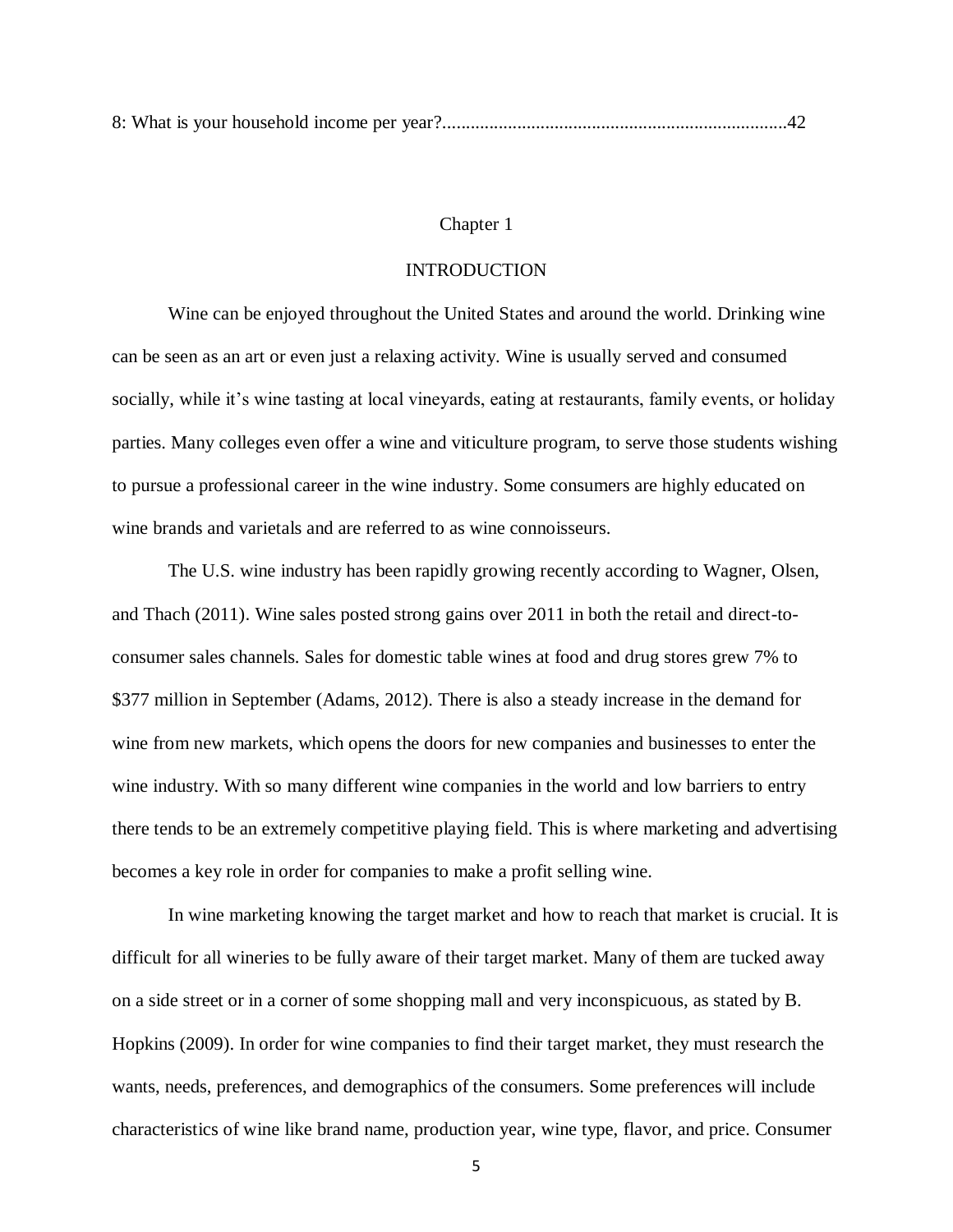demographics will consist of age, gender, race, employment, income, education, living location, marital status, and having children. From this, companies can form a strategic marketing plan based on wine drinkers preferences and demographics.

There are many different ways to distinguish between each type of wine drinker. One way to do this is to study the consumers' demographics. This will narrow down a more specific kind of wine drinker to approach. The gender is one of many characteristics used to target a certain market. Men and women can differ on many attributes, so analyzing each side's perspective will be necessary. According to the Wine Market Council 53 percent of wine drinkers in the U.S. are women. In 2009 women matched men as "core drinkers," those who drink wine at least once a week (Wine Market Council). Also, the consumers' age is another important aspect that differentiates consumers. Recently the number of young wine drinkers is increasing. Referencing the Wine Market Council, Tom Marquardt and Patrick Darr report that 70 million people aged between 17 and 34, Millennials, are growing fonder of wine (2011). The increase in the wine interest in young consumers can possibly be quite different than older consumers' wine interests. With the difference in interest, each age group must be marketed to in separate ways.

#### Problem Statement

Is there a significant difference in wine preferences between young and older consumers when purchasing a bottle of wine?

#### Hypothesis

Testing at a significance level of 0.05 and 0.10, there is a significant difference in wine preferences between younger and older consumers when buying a bottle of wine. More specifically the age ranges of 21-40 and 41 plus years will each have varying preferences in wine types, like cabernet sauvignon, syrah, merlot, chardonnay, pinot grigio, and pinot Noir.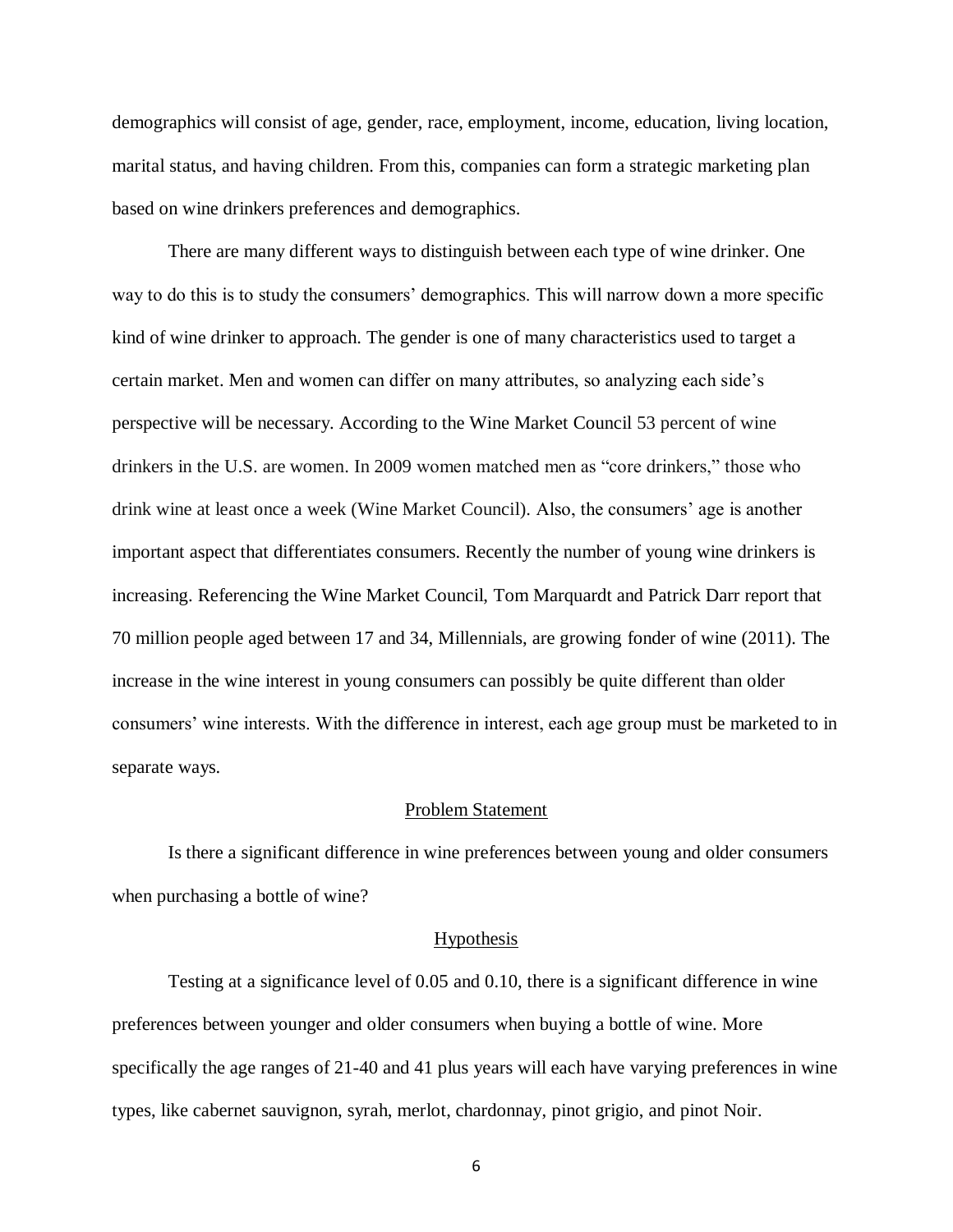# **Objectives**

- 1. To create and distribute a consumer survey to gather sufficient and necessary information on consumer preferences.
- 2. To assess the various characteristics in marketing wine as they relate to age differences.
- 3. To measure what characteristics are significantly important to consumers of varying ages when buying a bottle of wine.

#### **Justification**

Wine marketing teams need to study and do research on their target market so they can find the best strategy to sell wine successfully and to reach their goal, which is to make a profit. Not all wine drinkers have the same preferences, so promoting accordingly to each consumer can be difficult. Testing each age group's choices can provide information on generational differences, which may assist in establishing good marketing strategies.

The reason marketing wine to consumers is a difficult task is due to the wide range of attributes desired. Knowing these specific attributes will help marketers provide key information to their companies and thus ultimately increase sales. Referring to workers in the wine industry, marketers will benefit the most from this study. They will learn valuable knowledge from both target markets, 21-40 and 41 plus years, so promoting wine can be done accordingly. Surveys will be distributed locally throughout San Luis Obispo. Since local consumers are being studied local wineries, such as Edna Valley, Chamisal, Tobin James, and Castoro Cellars, can use the final results to develop a marketing plan primarily focusing on San Luis Obispo residents. This plan will help local wineries compete and stand out from bigger name wineries. Indirectly, the local economy can be affected in a positive manner from focusing on this marketing strategy.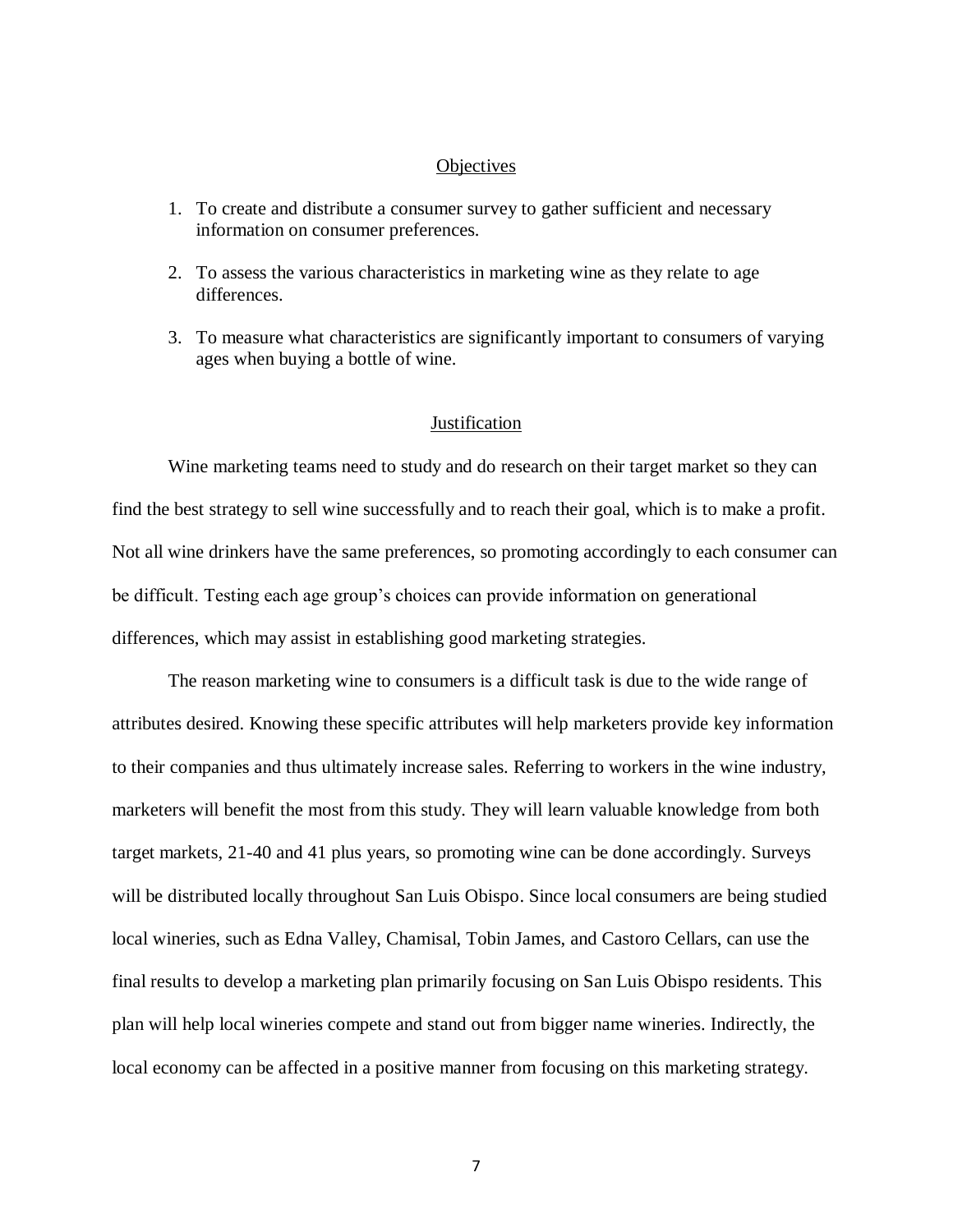Besides determining what each target market prefers, marketers will realize what wine drinkers dislike. Wineries can save money and reduce costs in the production process by not spending money on wine characteristics that are disliked by local wine buyers. This new and improved wine will become more appealing to them and may increase the demand for it. Overall these wineries could expect an increase in sales from this type of consumer behavior.

The wine industry is continuing to grow and becoming more competitive. From this phenomenon, this study will provide marketers the appropriate industry number to reach out to their target consumers and increase sales for their wineries.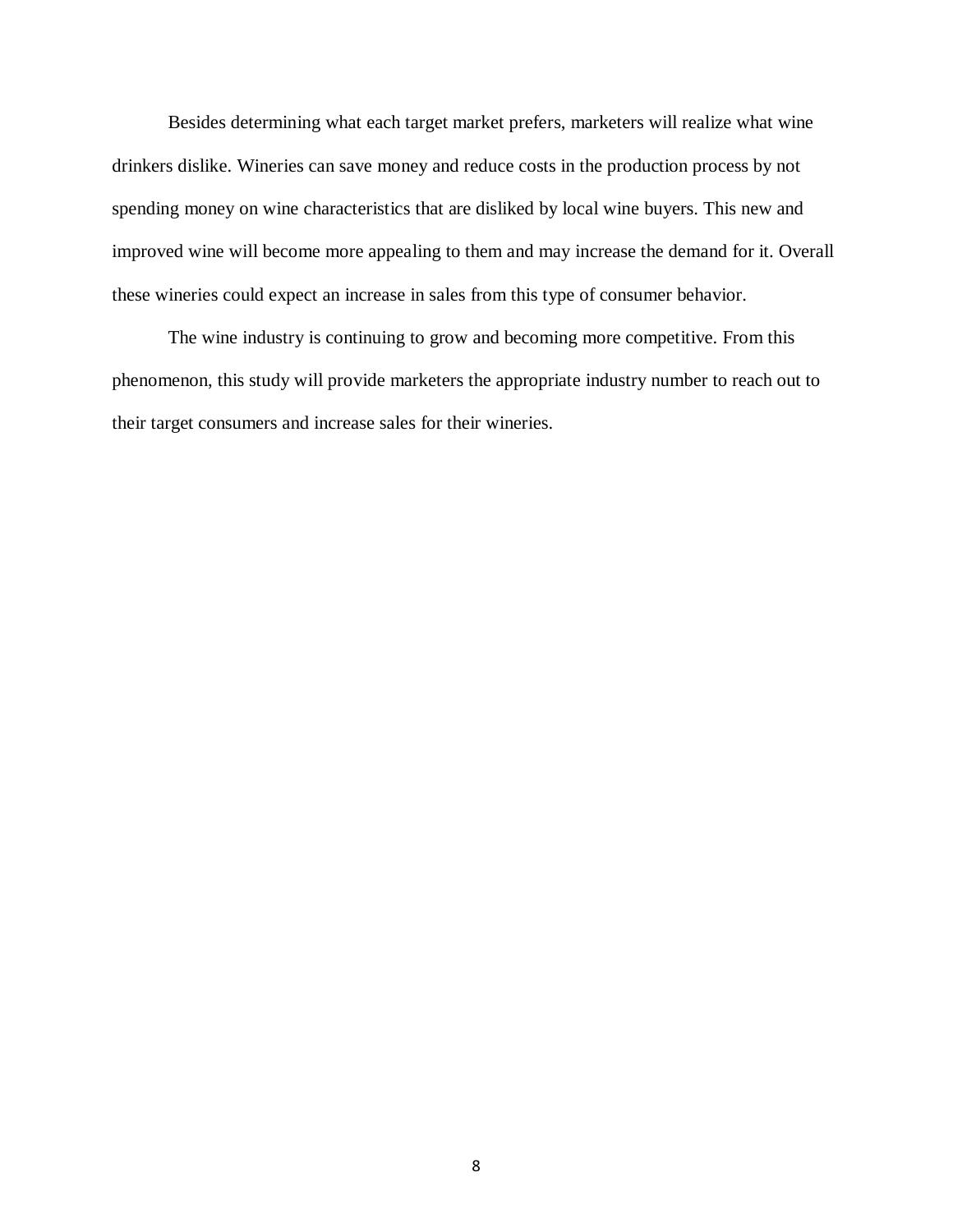# Chapter 2

# REVIEW OF THE LITERATURE

Consumers of different ages tend to have varying preferences in wine (Thatch and Olsen, 2006). Researchers from Sonoma State University compared the evolution of wine drinking patterns between generations. From that experiment, evidence showed that young adults liked lighter and sweeter style of wines, and then move to more flavorful or complex wines later in life (Olsen et al. 2007). An additional article, "America's Regular Wine Drinkers Growing In Number," describes the purchasing attitude in young wine drinkers. As stated in *Wine Business,* since 2009 the population of American wine consumers has grown by nine percent, boosted by a relatively large proportion of younger adults taking up wine drinking at an earlier stage than previous generations. However there has been a steady increase in the price sensitivity of wine drinkers, and a corresponding decline in their tendency to experiment with new wine styles and varieties. The younger population's attitude doesn't mind what they buy so long as the price is right (*Wine Business,* 2011). From a recent newspaper article Tiffany Hsu reports that the wine world is pouring its efforts into a younger market as baby boomers age. Baby boomers have been the main driver of the U.S. wine market for years, consisting of 40% of the customer base currently. As the baby boomers begin retirement and start to cut back on wine, American vintners are going after younger consumers in a bid to keep their \$33 billion industry growing (Hsu, 2013). Wine advertising toward various age profiles is one aspect that needs to be thought of in marketing to wine consumers. It is a way to introduce a brand to customers and make an outreach to a specific target market.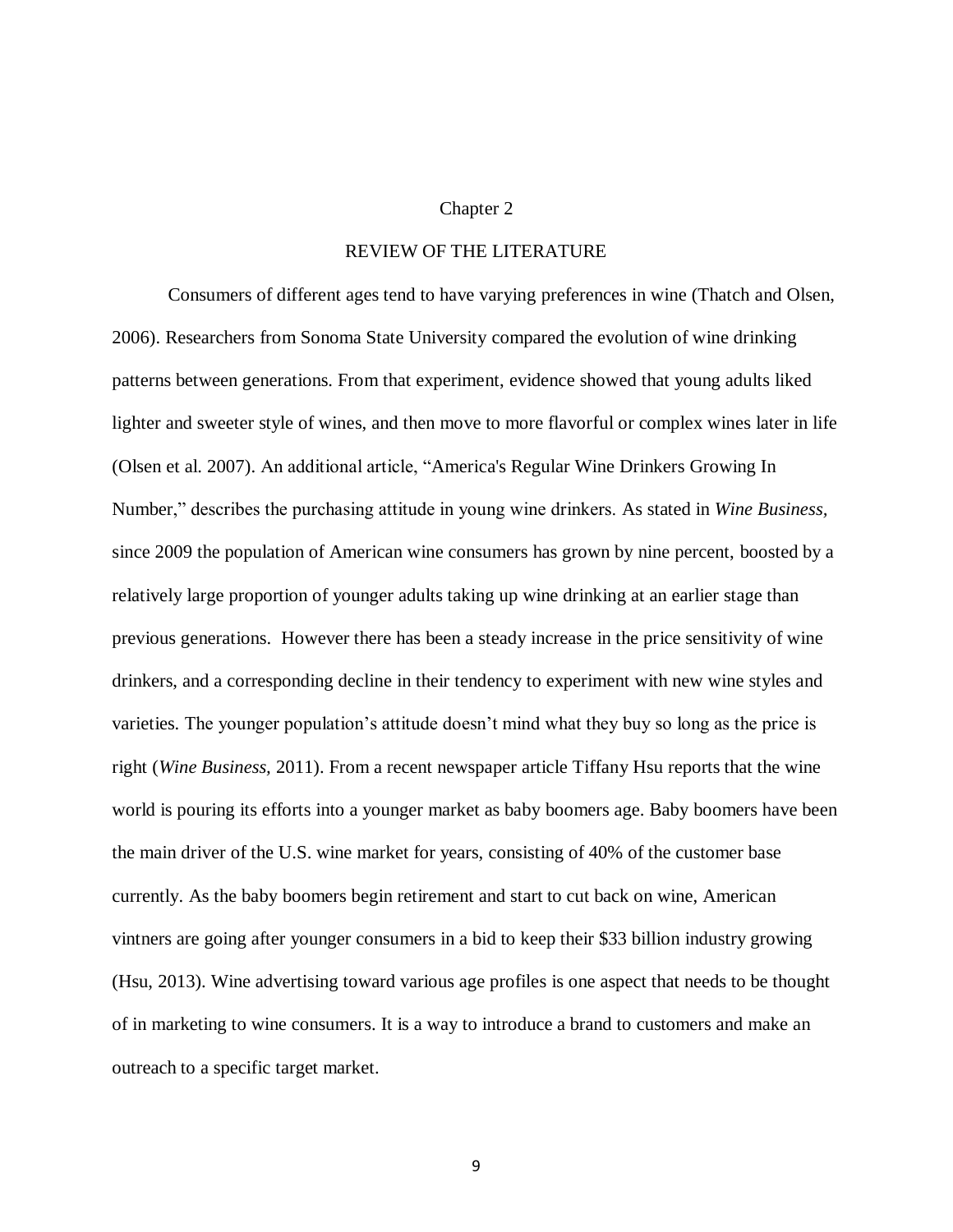When advertising wine, companies attempt to capture a market share in a region or area, inform consumers, and differentiate their wines (Sam and Thompson, 2012). How they differentiate themselves is by having a unique brand name that can be easily recalled. Customers recognize certain products by common names which are regularly identifiable. Over a hundred years ago businesses started branding products so that people would find it easier to know the difference between premium, manufactured products and the products which are cheaper and less known (Ali, 2007). This same idea can be used in formulating marketing strategies too.

Some wine drinkers are exceptionally loyal to particular brands. These wine drinkers are low involvement consumers, those who occasionally drink wine, who are more loyal to just a few types of brands. High involvement consumers, those who consider wine to be part of their lifestyle, are not very likely to be brand loyal (Lockshin and Spawton, 2001). The second of these two types of consumers may be speculated as the most difficult to commit to one or two wine brands. For example, some consumers may not have a favorite wine type or have precise preferences in taste or quality, therefore they will not care about the brand of wine they drink. These wayward consumers are the kind of target market companies want to attract to their brands because they are neutral. Companies won't have to spend the time and money to convince these drinkers that their other current branded wine is not right for them; that part is already accomplished since they don't have a preferred brand.

Another way to expand marketing reach is through online advertising. In most recent times it is standard for wineries to have their own website. For example, it is common for them to publish their award winning wines, tasting hours, special sales, parties, and other social events to increase marketing efforts. Also having an option to purchase wine on the website is another key role in boosting sales (Hopkins, 2009). This is why making wine available online can really expand a company's revenue potential. Not all consumers can pick up their wine in person due to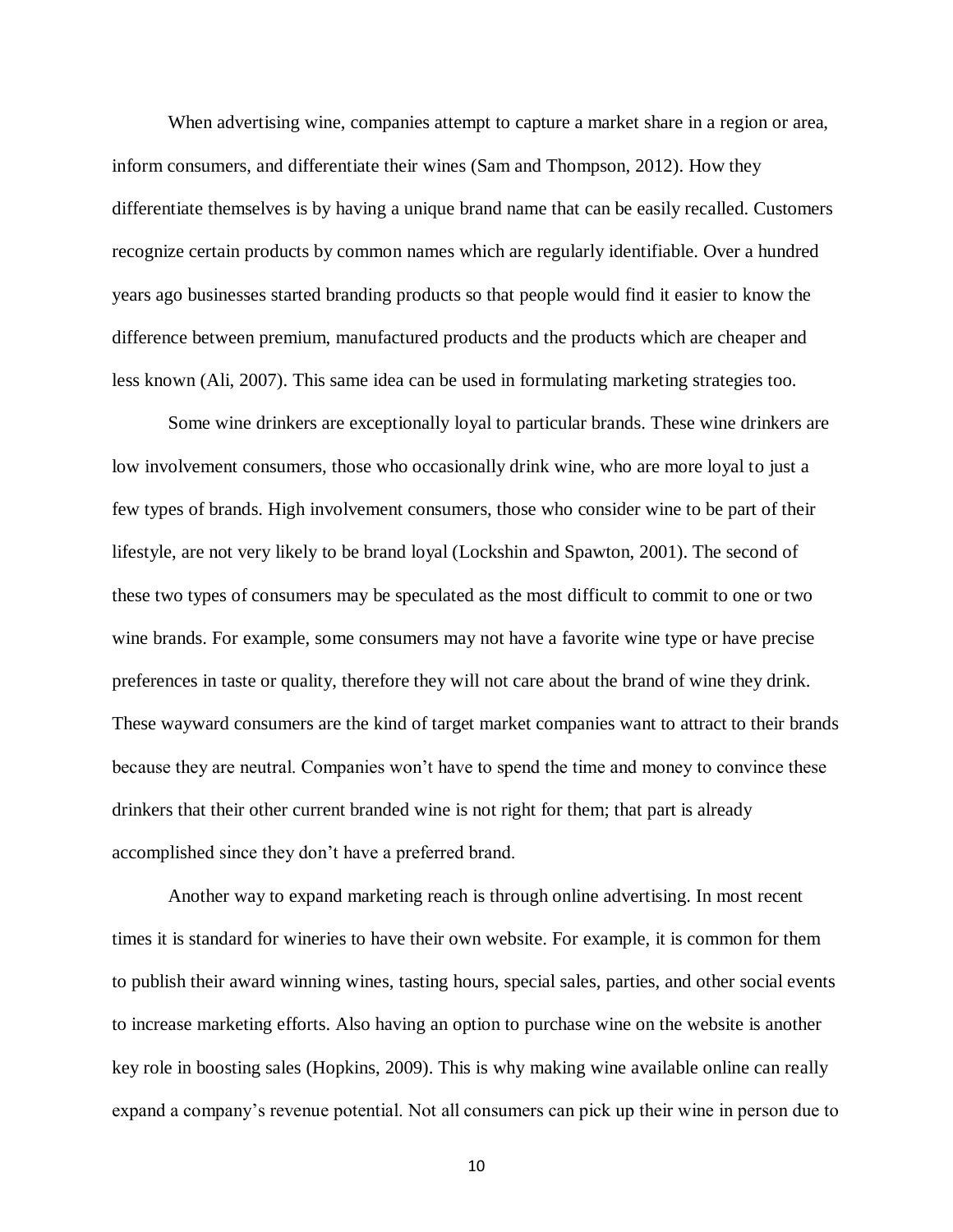proximity issues; like having a far driving distance to travel. So having a wine delivery option can help facilitate this dilemma.

Wineries make it a priority to research what attributes are the most desired in wine. An experiment conducted by Gustafson, Lybbert, and Sumner (2011) describe how consumers value the sensory attributes of wine. Cabernet Sauvignon was the main wine studied. The objective was to find where the most desired wine came from. 236 participants were used in the research for nine rounds of bidding. Some attributes that were measured were price, taste, and packaging. The survey concluded that the participants valued cabernet sauvignons from Napa Valley and Sonoma County. A precise marketing strategy and plan can be created from this data in order to advertise to the right target market.

Besides wine characteristics, the behavior and demographics of consumers must be considered as well. Dr. Marianne Wolf posted a study that examined wine consumption behavior and the characteristics of wine that are most desirable to California consumers when buying wine. The demographics were established by conducting a survey of 501 wine purchasers in Los Angeles, San Luis Obispo, and San Francisco. After a statistical analysis was done, her results showed that wine consumers are more likely to be married, prefer red over white wine, purchase wine at grocery stores, and use the internet for wine information. The most desirable attributes that consumers look for are taste, quality, and price. Also wines that are a complement to food are extremely desirable (Wolf, 2000). These characteristics will be used in marketing strategies to encourage consumers to buy specific wines. Also many scientific studies show that wine consumption has multiple health benefits. In one experiment, one of these benefits is that red wine has biological properties that can lead to improved cardiovascular health. This article, "Alcohol Consumption and Food-at-Home Dietary Quality in the United States (2012)," compared the food purchases between wine and beer consumers. The dataset was collected from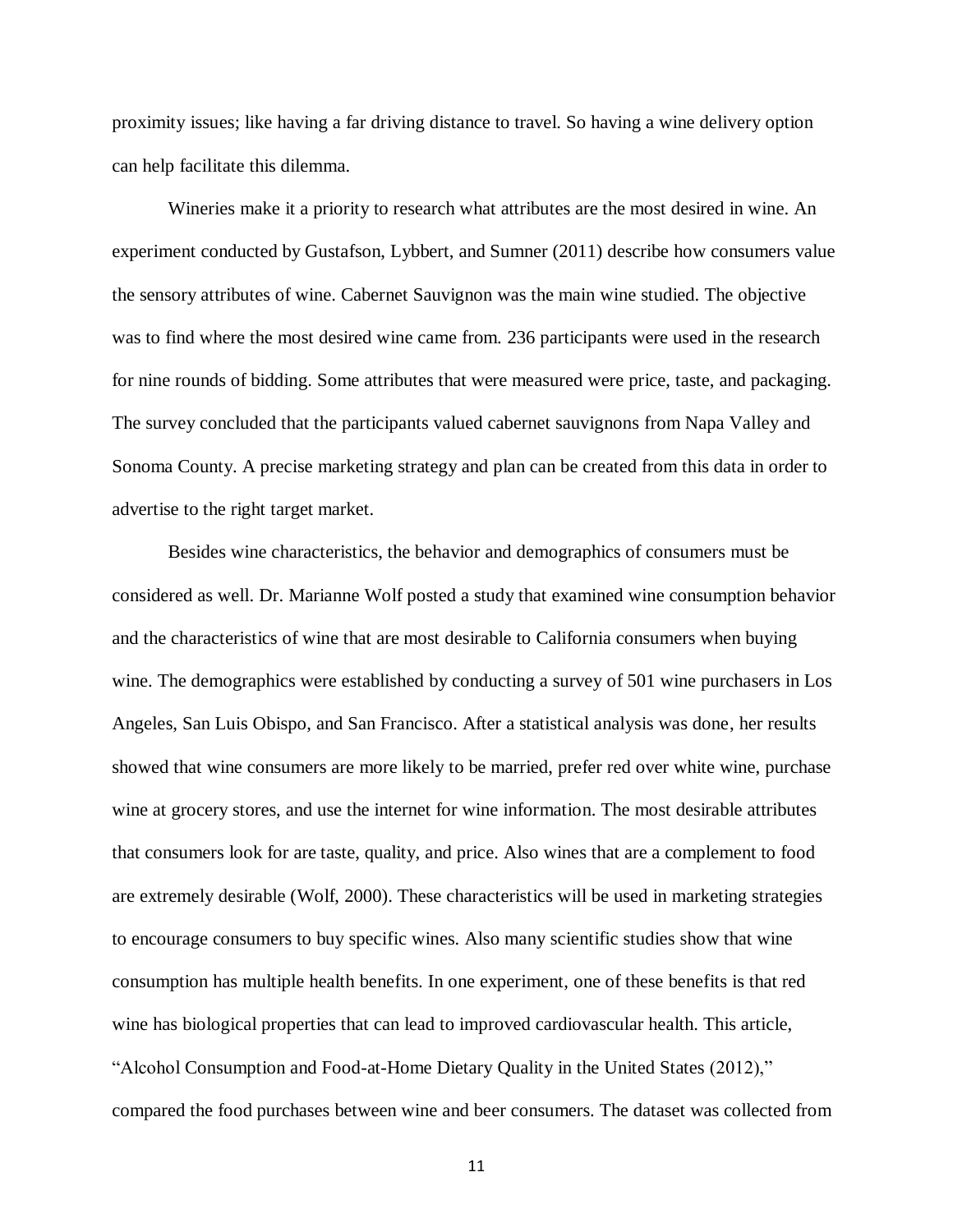the 2006-2010 Nielsen Homescan Database. The scanned UPC's from all food and beverage products at retail grocery stores were researched. Overall, the results showed that wine drinkers purchased healthier style foods than beer drinkers (Adjemian and Volpe 2012).

Competition in global wine marketing is one of many challenges for wine companies. The increase in competition has mostly been caused by the increase in demand. In the European Union, quality wine consumption has increased from 30% in 1986 to 46% in 2006 as stated by the European Commission. Researching the role of new consuming countries, demand-driven attributes, product differentiation and promotional marketing are key factors in determining the future evolution of wine trade (Bardajì and Mili, 2009). This experiment's intention was to find fundamental trends in wine production and trade. The research was obtained by surveying a sample size of 66 wine sector experts in a structured questionnaire. The survey was made up of questions related to global wine market features. Also statistical analysis was performed for evaluation. Results showed a cross-section pattern of an upcoming increase in global wine consumption derived from new consuming countries and an increase of income levels in importing countries. Therefore global wine production will also grow during the next few years (Bardajì and Mili, 2009). In a journal article, "A Model of the World's Wine Markets," the interest in the global wine market has been increasing in the U.S. (California specifically), Australia, and other new wine producing countries. It stresses that most of the global growth in premium wine exports are credited by new world producers. Australia has lead in terms of export volumes among these producers. Although Argentina, Chile, New Zealand, South Africa and the U.S. also are experiencing rapid export growth (Wittwer, Berger and Anderson, 2003).

How people associate and interact with each other while drinking wine is intriguing as well. Simply Naked Wines conducted a recent survey on what consumers like to do while drinking wine. They define wine drinkers as playful and confident individuals who love to sip in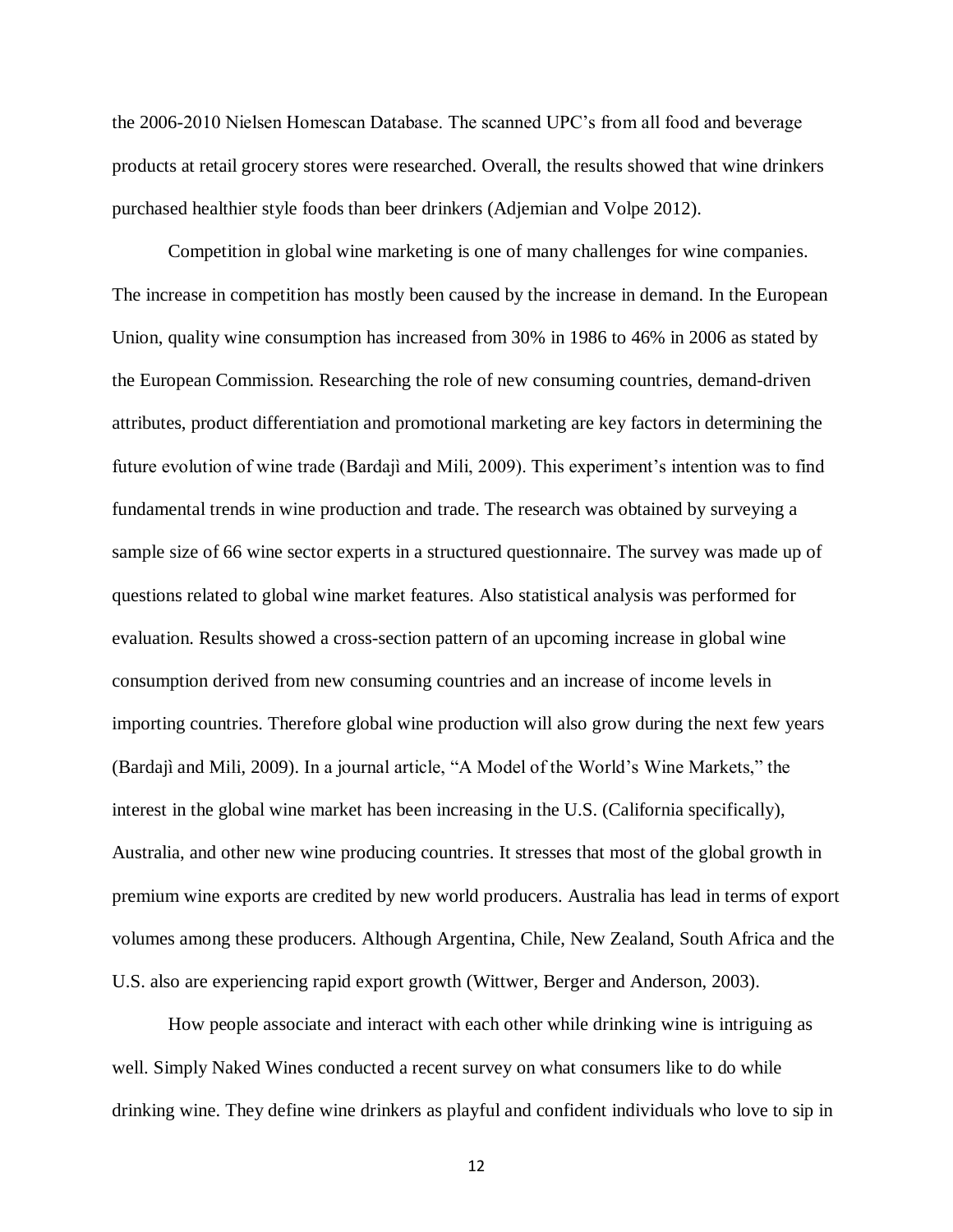social settings with friends, family, and love-interests (PR Newswire, 2012). They conducted the survey in May of 2012 and found substantial results regarding consumers' attitudes and behavior. 75 percent of wine drinkers consider themselves to be social creatures, enjoying wine with friends; 77 percent drink wine at parties; 72 percent consume it more intimately, out on dates; and 49% of young wine drinkers, ages 21-39, agree that flirting is more fun with a glass of wine (PR Newswire, 2012). From this national report wine consumers tend to be more outgoing and energetic people. Simply Naked also reported that consumers agree with the phrase that "everything is better undressed". This statement is fully supported by Simply Naked since its company's philosophy is a carefree attitude (PR Newswire, 2012).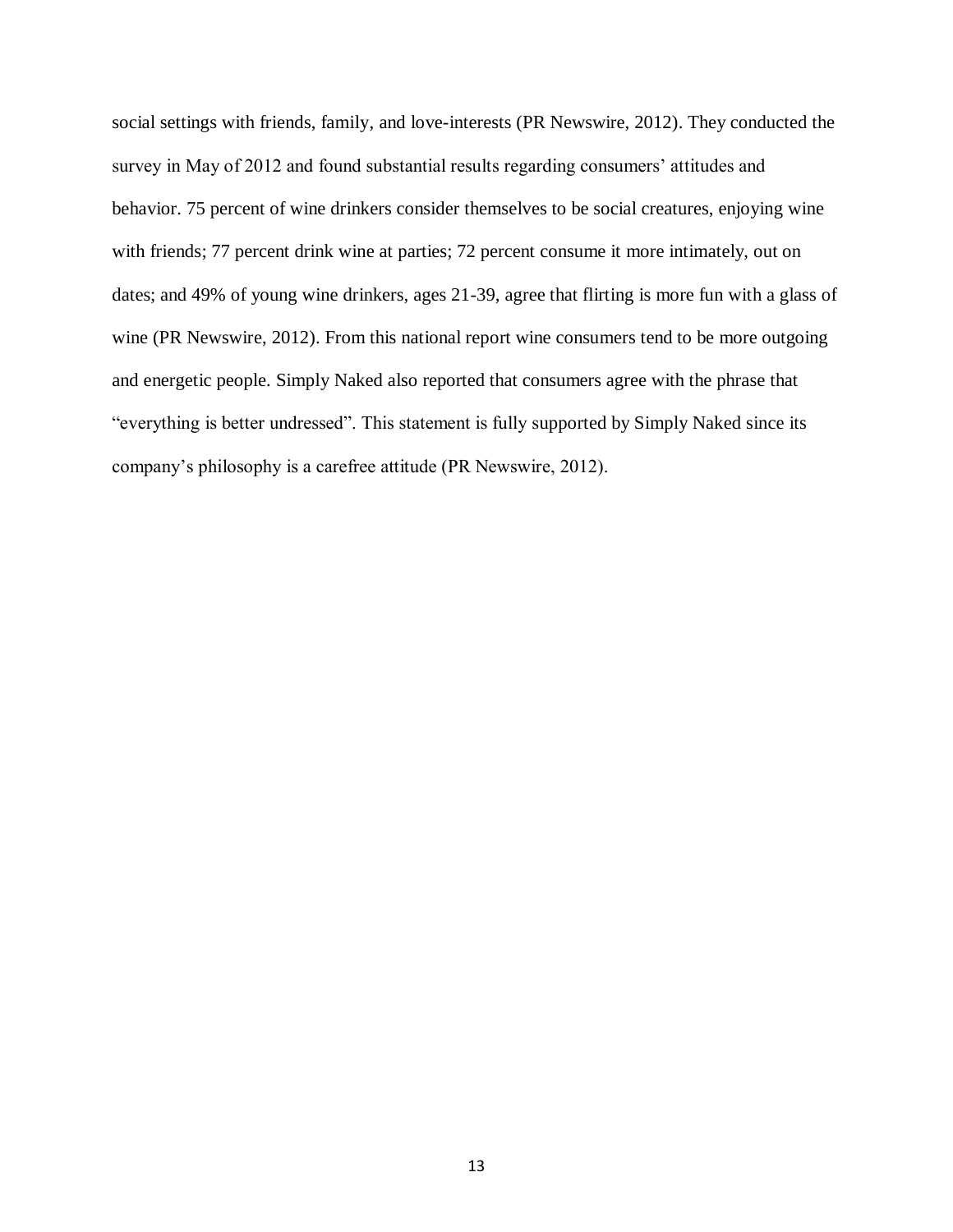# Chapter 3

# **METHODOLOGY**

# Procedures for Data Collection

To determine differences in generational preferences in wine, primary data will be collected throughout San Luis Obispo via survey distribution. These surveys will be sent to 125 people roughly, with around 100 expected respondents. This amount of respondents will be a sufficient sample size to closely represent San Luis Obispo. The surveys will be distributed at two grocery stores of varying locations. One location will be near the south side of town at Vons on Broad St. The other location will be at Albertson's on Foothill Blvd., which is near the north part of town. An equal amount of surveys at both locations will be distributed to achieve accurate data.

An introduction will be stated at the beginning of the survey to explain what the study is for. It will describe who and what is affected by the study, who will benefit, and what possible future changes can occur. The layout of the survey will consist of 8 questions with various subjects. This survey will show the demographics of the sample target and what kind of wine they like to buy. This information should be able to tell if there is a relationship between age groups and preferences in wine characteristics. Only wine drinkers are meant to complete this questionnaire, so non-wine drinkers won't be considered in this study.

The target of this survey will be people who have purchased and consumed wine in the past year. Two screening questions will be asked to see if the respondents qualify for the study. The first screening question will ask the person if he or she is 21 years of age or older. This will determine if the respondent is of the legal drinking age. If the respondent is not, then the survey will be terminated. The next screening question will ask if the person has bought wine in the past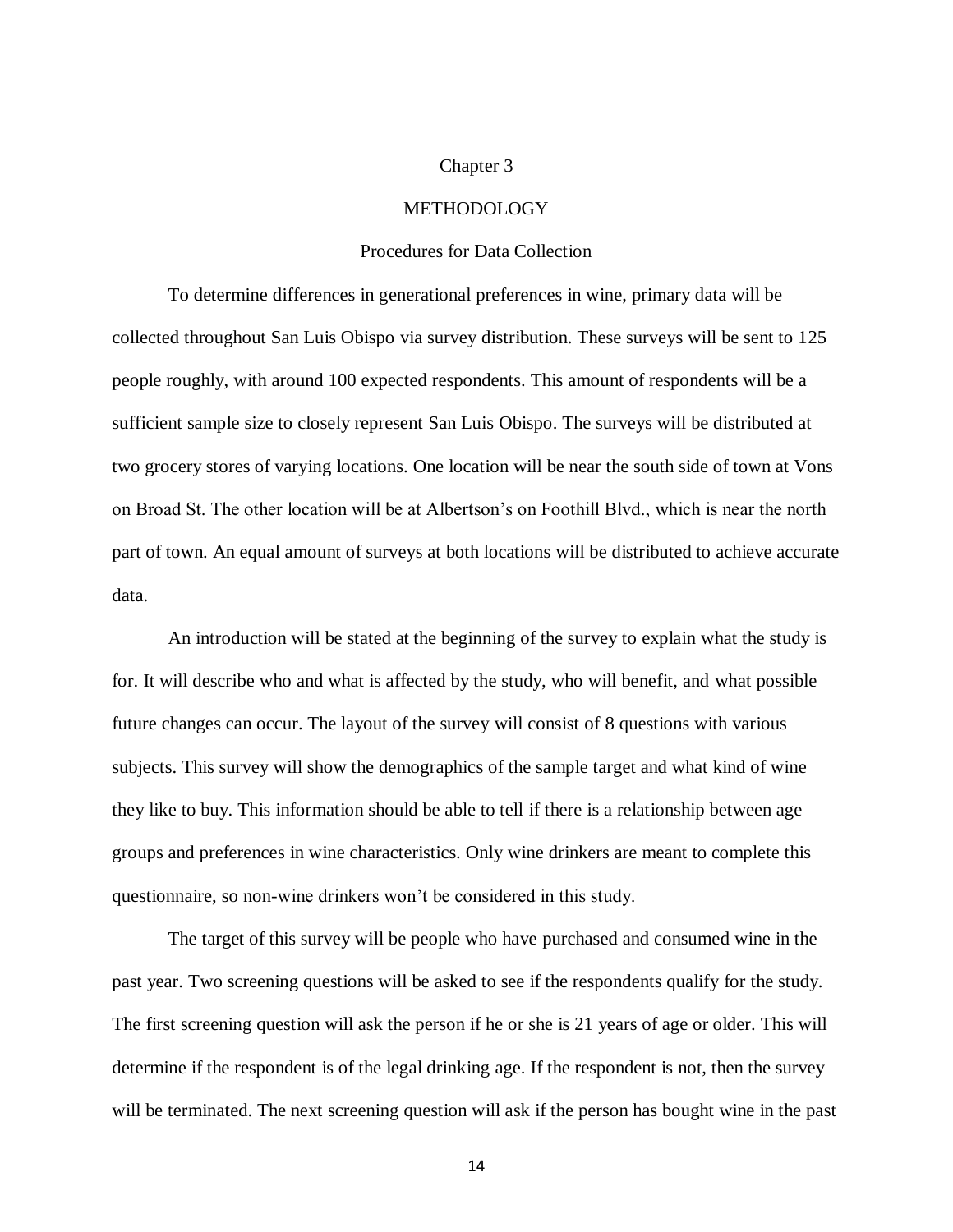year. If the respondent has not bought wine then the survey will have to be terminated. The first survey question will assess what characteristics are preferred in wine, which will help narrow down the desirability ratings. Each characteristic will be ranked between a range of a minimum "not important" to a maximum "very important". The next question will inquire how much wine people purchase in a month. A list of bottle amount options will be used to show the number of wine bottles purchased. This is meant to determine the quantity and frequency of wine people consume. The third question will ask if respondents prefer to drink red wine or white wine more. Red and white wines can be usually be considerably different, which makes some wine drinkers take extreme pride in being a red or white wine consumer. This type of attitude makes it important to know which respondents are red wine drinkers and which are white wine drinkers. Question four will ask the wine drinker to rate the preferences of a variety of wines given in a list. These wines include cabernet sauvignon, merlot, syrah, chardonnay, pinot grigio, and pinot noir. The ratings will range from "do not drink" to "very frequently drink". This question will help assist in analyzing which types of wine the target prefers to drink. The fifth question will ask the respondent if he or she has purchased any other types of alcoholic beverages besides wine. This will show what other beverages the target is consuming along with wine.

Lastly the demographic questions are asked to evaluate the respondents' characteristics. The sixth question asks what gender the consumer is; this will help compare a significant difference between men and women. The next question will ask the respondent to describe his or her age from a list of age ranges. This is one of the most important questions to analyze since it directly relates to the problem statement. The last question will assess people's income level. The income options offered will be in ranges of \$25,000. This information will help estimate how much of the consumers' income can be used as disposable income toward wine purchases.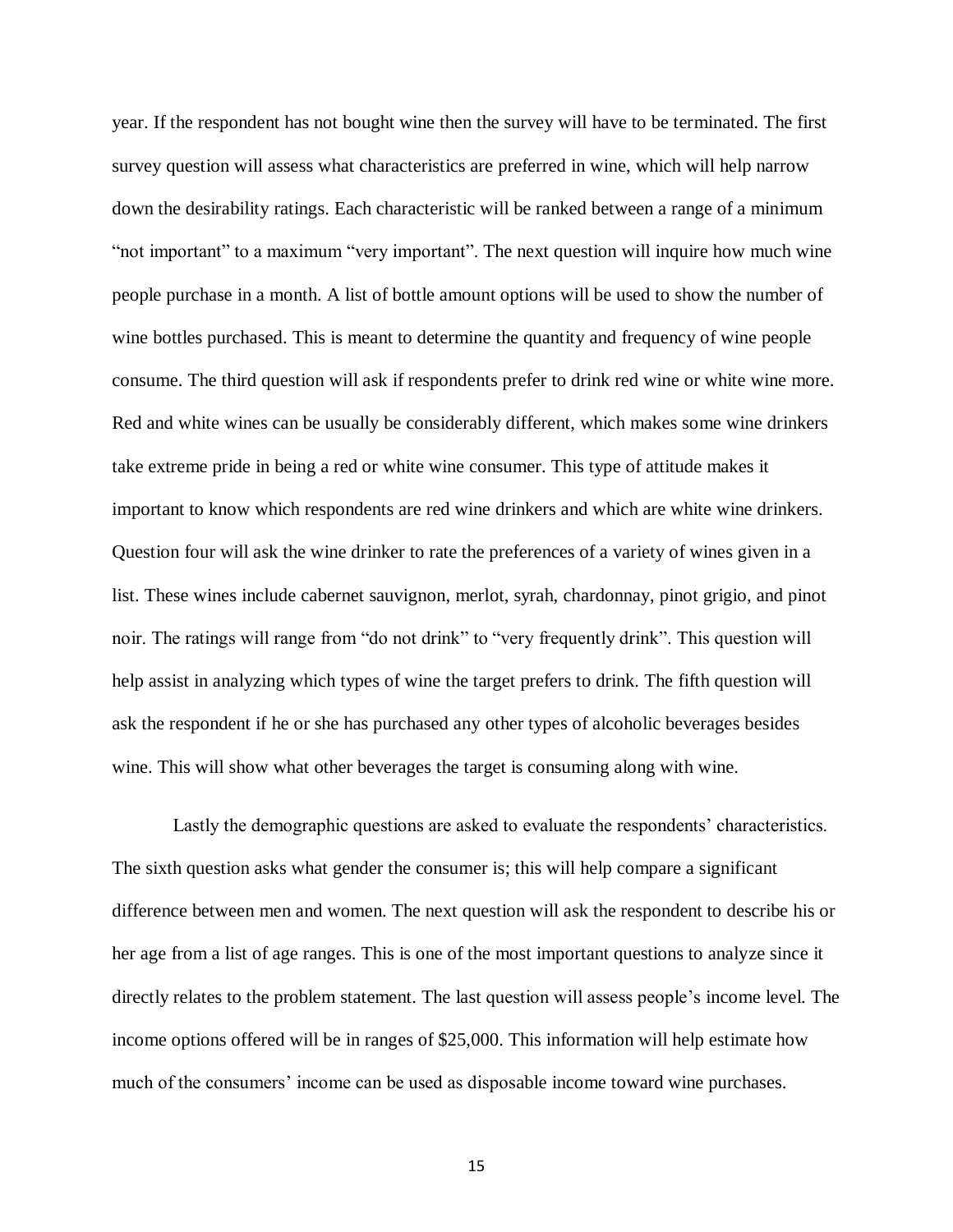The respondents will be thanked for their time, contributing to the research, and supporting a Cal Poly senior project.

### Procedures for Data Analysis

When all the survey data is collected, it will be entered into the SPSS computer software program to be analyzed. An overall statistical analysis will be run to help determine if there is different wine preferences in varying age groups. In order to do this each question will have to be assessed by specific tests. All of the data will be made up of nominal, ordinal, ratio, or interval data. Variables that are nominal or ordinal will be examined by a Chi-square test while variables that are ratio or interval will be examined by independent T-tests. Frequencies of descriptive statistics will also be used to show the means (averages) of the responses.

A significance level of 0.05 and 0.10 will be used to determine a "very significant" and "significant" difference respectively between age groups. With a P-value greater than 0.10 the null hypothesis (Ho) will be accepted (there is no difference in wine preferences between varying age groups). If the P-value is below 0.10 then the alternative hypothesis (Ha) is accepted (there is a difference in wine preferences between varying age groups).

Throughout the analysis section in the report there will be a set of tables and graphs to help visualize the data as well. The tables will compare each targeted age range and give the Pvalues of any results that had significant differences. For example the difference between the 21- 40 year target and the 41 plus year non-target will be tested on the types of wine preferred. Additionally the type of wine purchases and demographic information will be extremely important to use when analyzing the results and coming to a conclusion. These results from this study will then help local wine companies make future marketing decisions and strategies.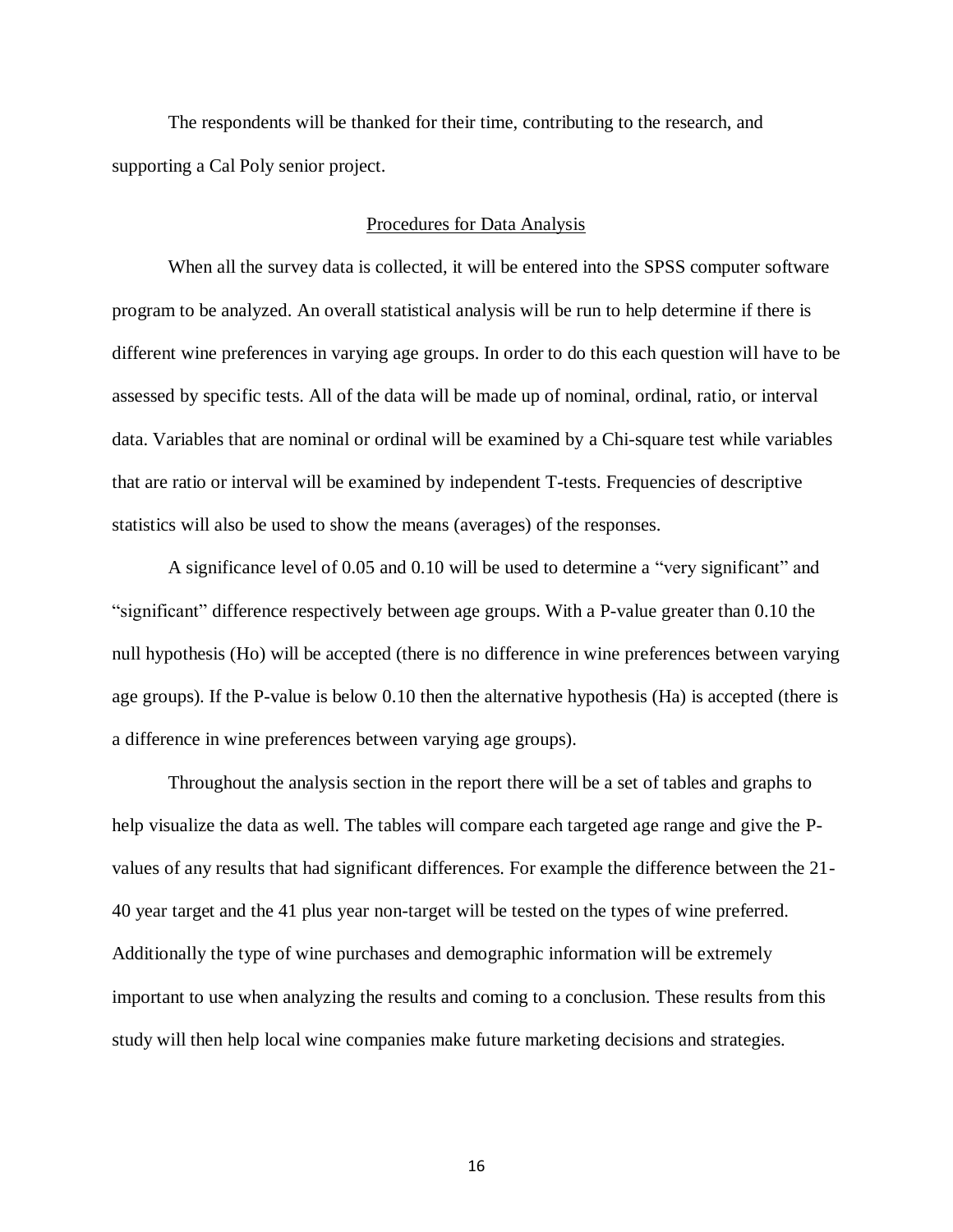# Assumptions

In this study there are some factors that are assumed to be true in order to make this research reasonably testable and accurate. The study will also be well researched and recorded properly to make the results as realistic as possible. The information provided by the respondents will be assumed as true and accurate. The respondent's gender, age, and income level are all considered to be true. Furthermore, it will be assumed true that all the statistical tests were run properly and the survey data was entered correctly into the SPSS software program.

# Limitations

Since the survey will only be given to a small sample size, and not to a wide variety of people, the results will not directly relate to an entire population. How the surveys will be distributed will limit the randomness of respondents as well, thus not representing a true population. Although the steps and tactics used in the methodology can be used in a future survey study for a true population and more accurate results can be concluded.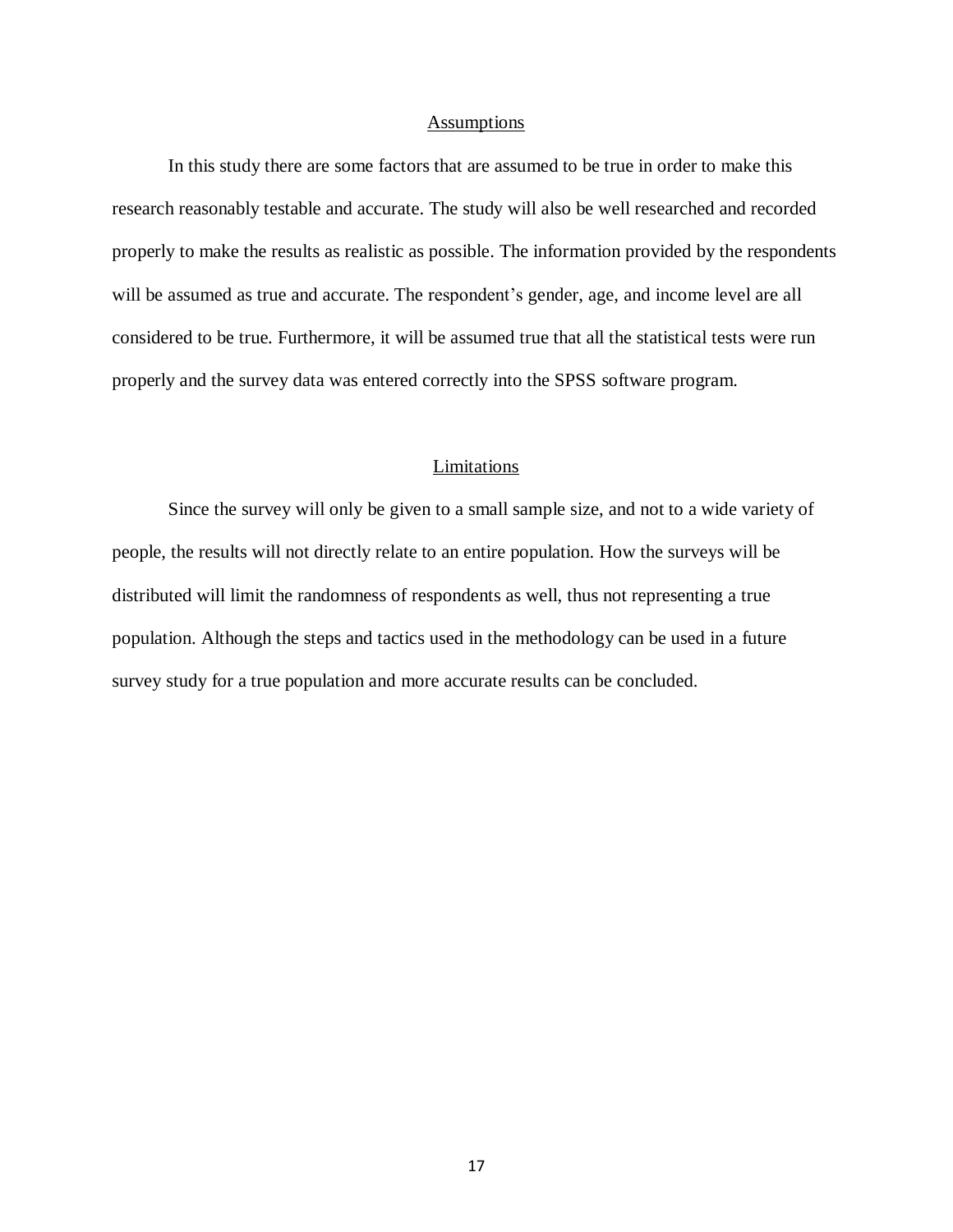# CHAPTER 4

# DEVELOPMENT OF THE STUDY

## Data Collection Problems

Since the survey was distributed in person it was considerably difficult and time consuming to collect enough responses. Some issues arose when administering the surveys and collecting data. Not all of the surveys from the respondents could be used for data analysis. There were 121 respondents who were asked to take the survey but only 115 of those surveys were used for analyzing data. This was because these respondents were either younger than the legal drinking age or they had not consumed wine in the past year. Another issue was where the surveys were administered, which affected the demographics of the respondents. The surveys were taken in San Luis Obispo at Vons on Broad St. and also at Albertson's on Foothill Blvd. The respondents at the Albertson's location were mostly made up of younger college students. About 37% of these respondents were between the ages of 21-25. Also there was a big difference in the number of female to male respondents. Figure 1 shows that almost two-thirds of the respondents were females.

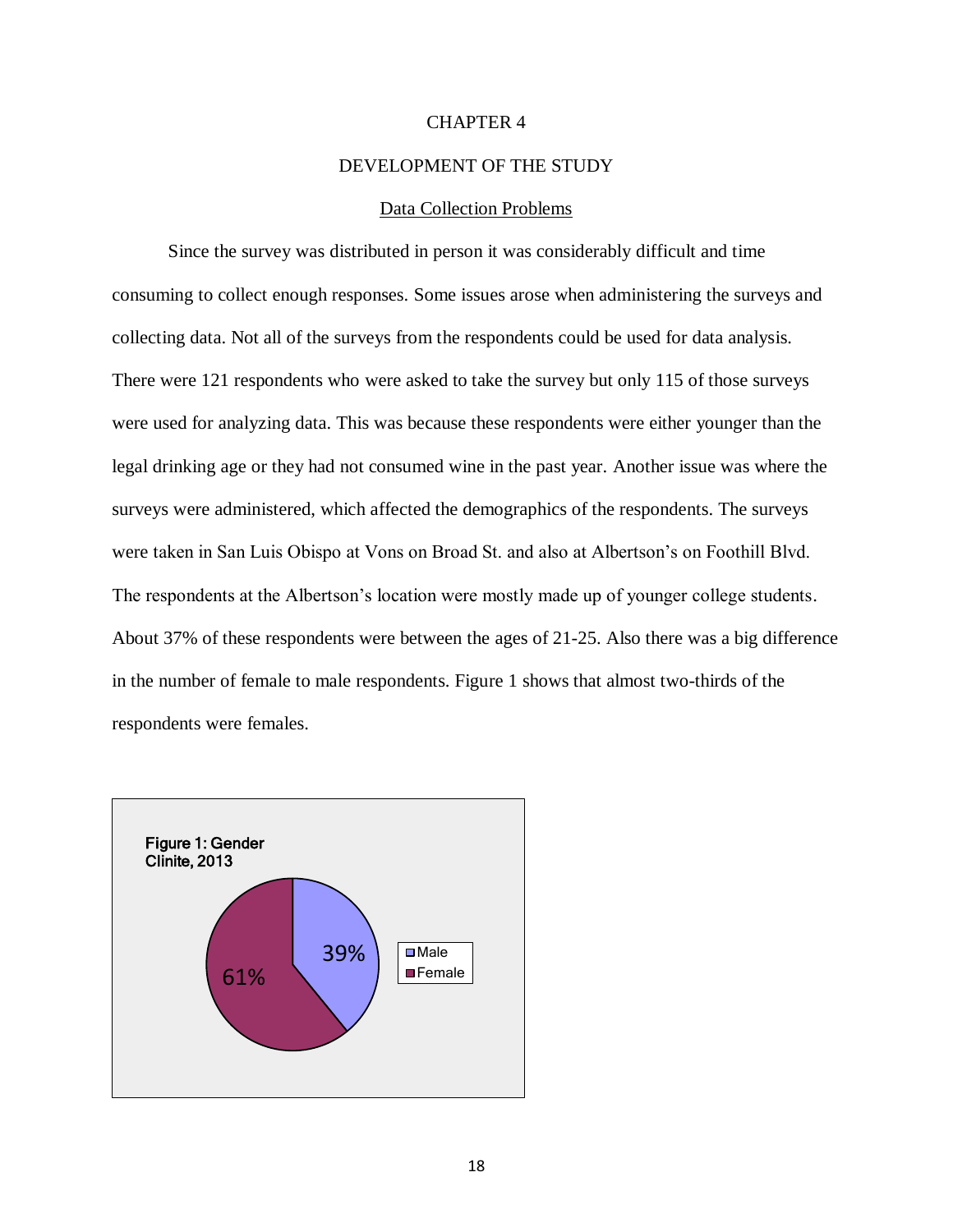#### Analysis

After all 115 surveys were collected the data was then ready to be analyzed. The data was entered into an online data collection program called Survey Monkey. This program provided feedback on which answers were selected the most for each of the questions. It also organized the results in an appropriate way by using tables and graphs. This helped show the key demographics and wine preferences of all the respondents.

Before the survey was initiated each respondent was asked two screening questions. These questions asked if the respondents were above the legal age limit and if they had purchased wine in the past year.

The first question asked what characteristics in wine were most important to the consumer. The characteristics offered were brand name, price, varietal type of wine, label appearance, origin of wine, food pairing, and alcohol level. Consumers found that brand name, price, and varietal type of wine were important. Label appearance, origin of wine, and food pairing were a little important and alcohol level was not important.

| Table 1: Question 1-When purchasing wine how important is the following information? |                         |                       |              |                          |                              |  |  |
|--------------------------------------------------------------------------------------|-------------------------|-----------------------|--------------|--------------------------|------------------------------|--|--|
|                                                                                      | <b>Not</b><br>important | A little<br>important | Important    | <b>Very</b><br>important | <b>Response</b><br>Count=115 |  |  |
| Brand name                                                                           | 24.3%                   | 31.3%                 | <b>37.4%</b> | 6.1%                     | 100%                         |  |  |
| Price                                                                                | 2.6%                    | 12.2%                 | <b>58.3%</b> | 27.0%                    | 100%                         |  |  |
| Varietal-type of wine                                                                | 2.6%                    | 21.7%                 | 40.9%        | 34.8%                    | 100%                         |  |  |
| Label appearance                                                                     | 25.2%                   | 40.9%                 | 29.6%        | 4.4%                     | 100%                         |  |  |
| Origin of wine                                                                       | 17.4%                   | 33.0%                 | <b>33.0%</b> | 16.5%                    | 100%                         |  |  |
| Food pairing                                                                         | 27.8%                   | 44.4%                 | 22.6%        | 5.2%                     | 100%                         |  |  |
| Alcohol level                                                                        | 41.7%                   | 33.9%                 | 15.7%        | 8.7%                     | 100%                         |  |  |

Clinite, 2013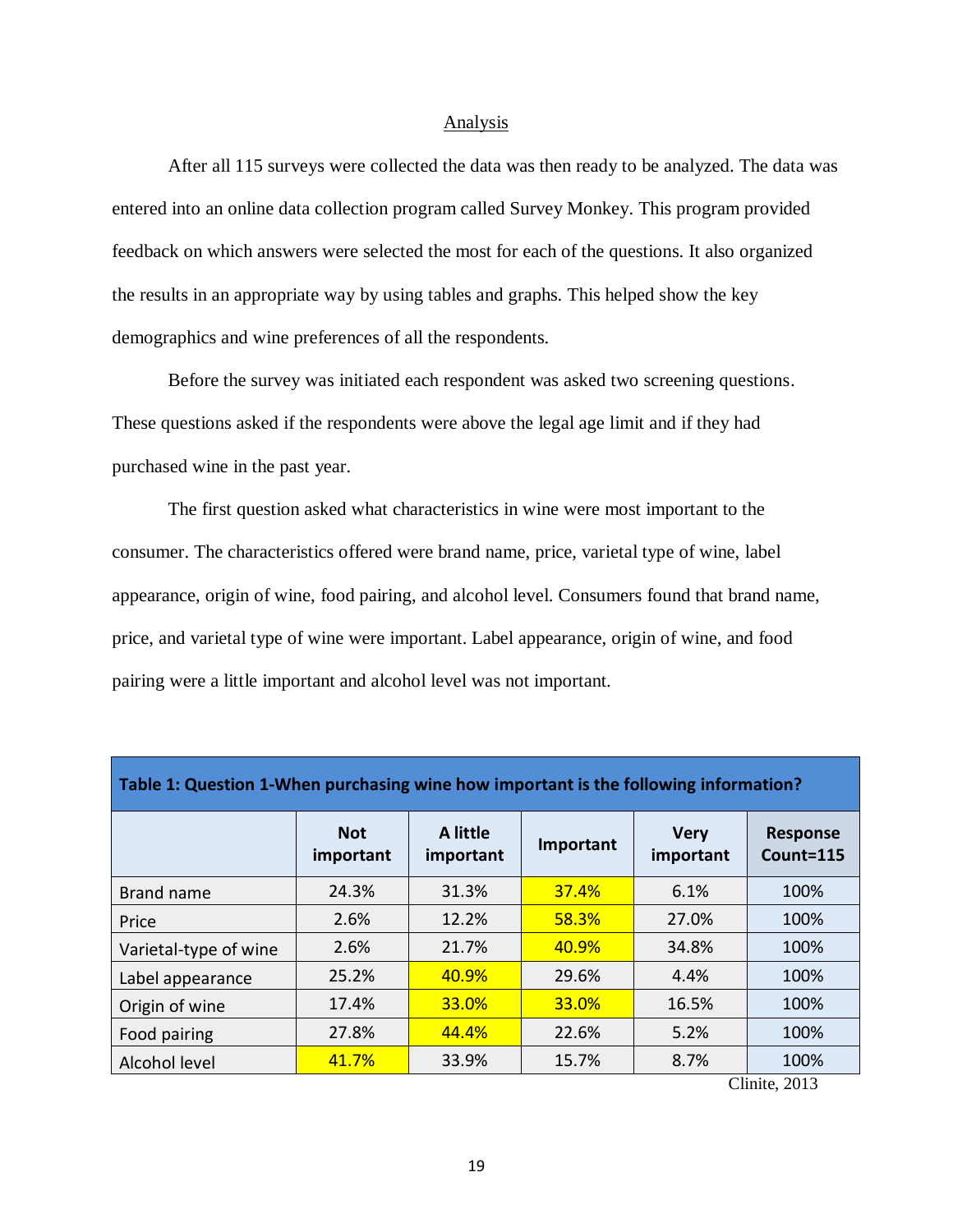Question two asked on average how many bottles of wine the consumer bought per month. The majority of the respondents purchased one to three bottles of wine per month, representing about 44%. There was also a distinct pattern in the number of wine bottles purchased and the number of consumers purchasing them. As the number of bottles purchased per month increased the number of respondents purchasing them decreased.

| Table 2: Question 2-On average how many bottles of wine do you typically buy<br>per month? |                         |  |  |
|--------------------------------------------------------------------------------------------|-------------------------|--|--|
| <b>Bottles</b>                                                                             | <b>Response Percent</b> |  |  |
| $1 - 3$                                                                                    | 44.3%                   |  |  |
| $4-6$                                                                                      | 24.3%                   |  |  |
| $7-9$                                                                                      | 16.5%                   |  |  |
| $10 - 12$                                                                                  | 7.8%                    |  |  |
| $13 - 15$                                                                                  | 4.3%                    |  |  |
| $16+$                                                                                      | 2.6%<br>71:1.0012       |  |  |

Clinite, 2013

The third question asked if consumers preferred to drink red wine or white wine more.

Red wine was clearly more preferred with almost 61% of the respondents choosing red.

| Table 3: Question 3-Between red and white wine, which one do you prefer to<br>drink more? |                                    |  |  |  |  |
|-------------------------------------------------------------------------------------------|------------------------------------|--|--|--|--|
| Wine                                                                                      | <b>Response Percent</b>            |  |  |  |  |
| Red wine                                                                                  | 60.9%                              |  |  |  |  |
| White wine<br>39.1%                                                                       |                                    |  |  |  |  |
|                                                                                           | $\sim$ $\sim$ $\sim$ $\sim$ $\sim$ |  |  |  |  |

Clinite, 2013

Question four asked the respondents how often they drink each varietal of wine. The

majority of the respondents who drink cabernet sauvignon are more likely to consume it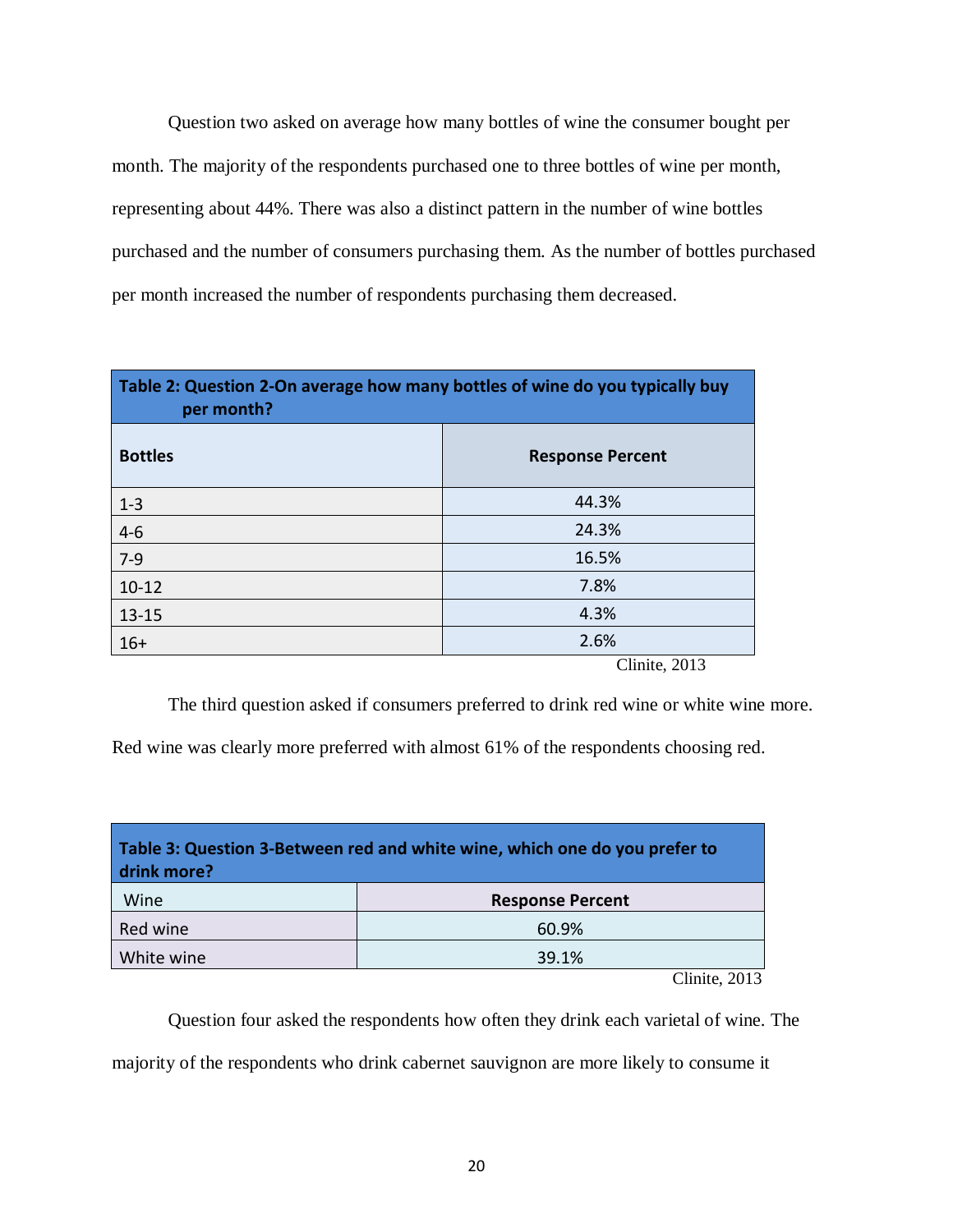regularly or very frequently. The majority of the consumers who drink merlot, syrah,

chardonnay, pinot grigio, and pinot noir are more likely to not drink or drink the wine rarely.

| Table 4: Question 4-How often do you drink each varietal of wine? |                 |                 |                    |                          |                                              |  |
|-------------------------------------------------------------------|-----------------|-----------------|--------------------|--------------------------|----------------------------------------------|--|
| <b>Varietal</b>                                                   | do not<br>drink | drink<br>rarely | drink<br>regularly | drink very<br>frequently | <b>Response</b><br><b>Percent</b>            |  |
| Cabernet sauvignon                                                | 7.1%            | 36.3%           | 32.7%              | 23.9%                    | 100%                                         |  |
| Merlot                                                            | 8.9%            | 42.9%           | 41.1%              | 7.1%                     | 100%                                         |  |
| Syrah                                                             | 13.0%           | 49.1%           | 28.7%              | 9.3%                     | 100%                                         |  |
| Chardonnay                                                        | 14.0%           | 44.7%           | 29.8%              | 11.4%                    | 100%                                         |  |
| Pinot Grigio                                                      | 23.0%           | 50.4%           | 20.4%              | 6.2%                     | 100%                                         |  |
| Pinot Noir                                                        | 9.8%            | 47.3%           | 32.1%              | 10.7%                    | 100%<br>$\sim$ 11 $\sim$ 1.<br>$\bigcap_{1}$ |  |

Clinite, 2013

The fifth question asked the respondents which following alcoholic beverages they have consumed in the past year, besides wine. These beverages included beer, malt liquor, hard liquor mixed drinks, and wine coolers. Of all the consumers almost 90% also drank hard liquor mixed drinks, 78% drank beer, 24% drank malt liquor, and 20% drank wine coolers.

| Table 5: Question 5-Besides wine, which of the following alcoholic beverages have<br>you consumed in the past year? (select all that apply) |                                          |  |  |
|---------------------------------------------------------------------------------------------------------------------------------------------|------------------------------------------|--|--|
| <b>Drinks</b>                                                                                                                               | <b>Response Percent</b>                  |  |  |
| Hard liquor mixed drinks                                                                                                                    | 89.6%                                    |  |  |
| <b>Beer</b>                                                                                                                                 | 78.30%                                   |  |  |
| Malt liquor                                                                                                                                 | 23.50%                                   |  |  |
| wine coolers                                                                                                                                | 20.0%                                    |  |  |
|                                                                                                                                             | $\Omega^{11}$ $\Omega$ $\Omega$ $\Omega$ |  |  |

Clinite, 2013

Question six asked the respondents to report their gender. The majority of the respondents were female. Between the females and males there was about a 60:40 ratio respectively.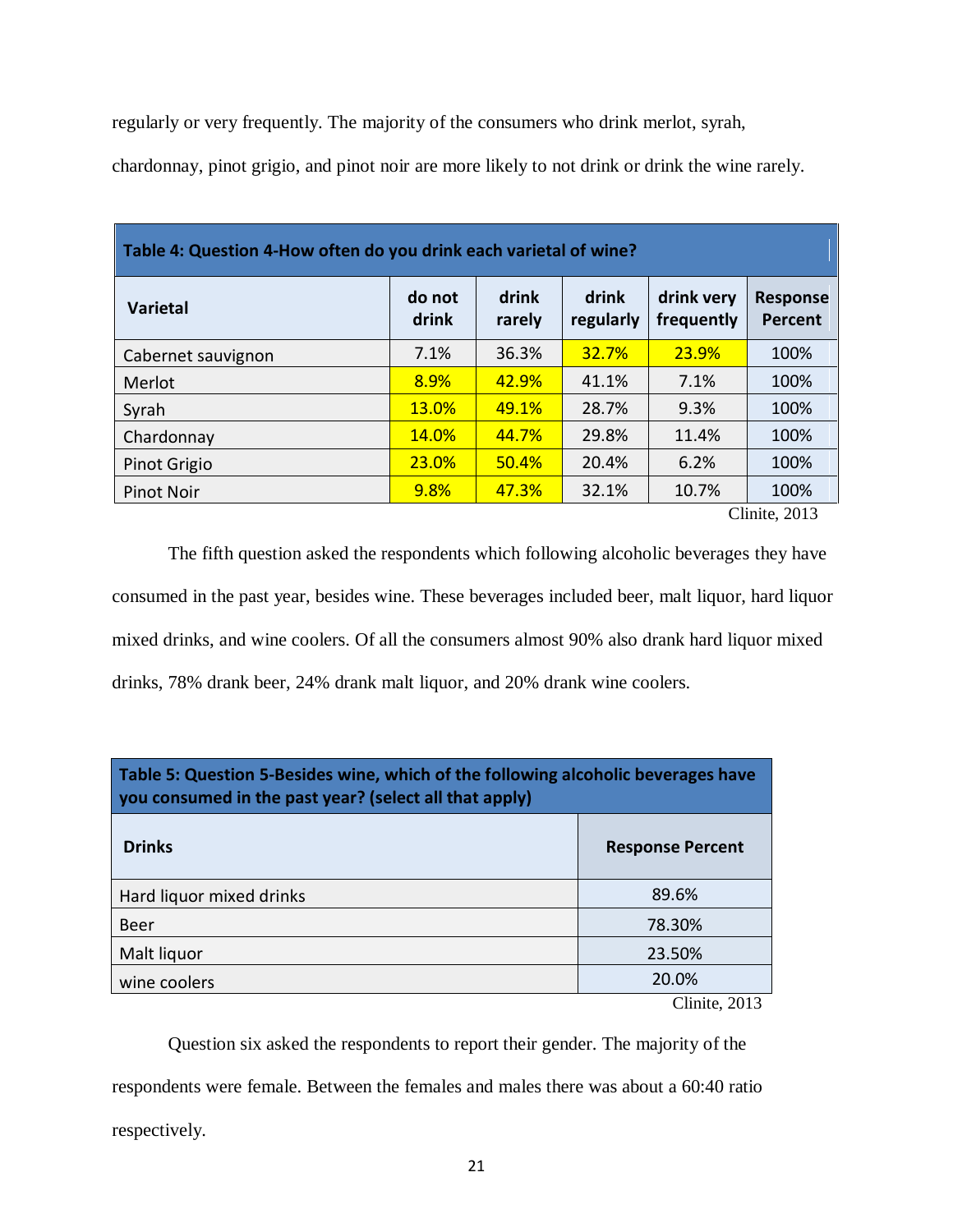| Table 6: Question 6-Are you? |                         |  |  |  |
|------------------------------|-------------------------|--|--|--|
| Gender                       | <b>Response Percent</b> |  |  |  |
| Female                       | 60.9%                   |  |  |  |
| Male                         | 39.1%                   |  |  |  |
|                              | Clinite, 2013           |  |  |  |

The seventh question asked the consumers which year range described their age. The age choices the consumers had the option to choose from were offered in five year ranges. Most of the consumers were in the younger age range. More than a third of the respondents were 21-25 years old. When the first two age ranges were combined together (21-30 years) they made up of 44.4% of the survey takers. The next largest age range was 56-60 year olds, which consisted of 14.8% of the consumers. When the seventh and eighth age ranges were totaled together (51-60 years) they made up of 27% of the respondents.

| Table 7: Question 7-Which of the following ranges describes your age? |               |                         |               |                                   |  |  |
|-----------------------------------------------------------------------|---------------|-------------------------|---------------|-----------------------------------|--|--|
| Range<br><b>Number</b>                                                | Age           | <b>Response Percent</b> | Age           | <b>Response</b><br><b>Percent</b> |  |  |
| $\mathbf{1}$                                                          | $21-25$ years | 37.4%                   | $21-30$ years | 44.4%                             |  |  |
| $\overline{2}$                                                        | $26-30$ years | 7.0%                    |               |                                   |  |  |
| $\overline{3}$                                                        | $31-35$ years | 3.5%                    | 31-40 years   | 5.2%                              |  |  |
| $\overline{4}$                                                        | 36-40 years   | 1.7%                    |               |                                   |  |  |
| 5                                                                     | 41-45 years   | 4.3%                    |               | 12.1%                             |  |  |
| $6\phantom{1}6$                                                       | 46-50 years   | 7.8%                    | 41-50 years   |                                   |  |  |
| $\overline{7}$                                                        | 51-55 years   | 12.2%                   | 51-60 years   | 27.0%                             |  |  |
| 8                                                                     | 56-60 years   | 14.8%                   |               |                                   |  |  |
| 9                                                                     | $61-65$ years | 2.6%                    |               |                                   |  |  |
| 10                                                                    | 66-70 years   | 3.5%                    | 61-70 years   | 6.1%                              |  |  |
| 11                                                                    | $71+$ years   | 5.2%                    | $71+$ years   | 5.2%                              |  |  |

Clinite, 2013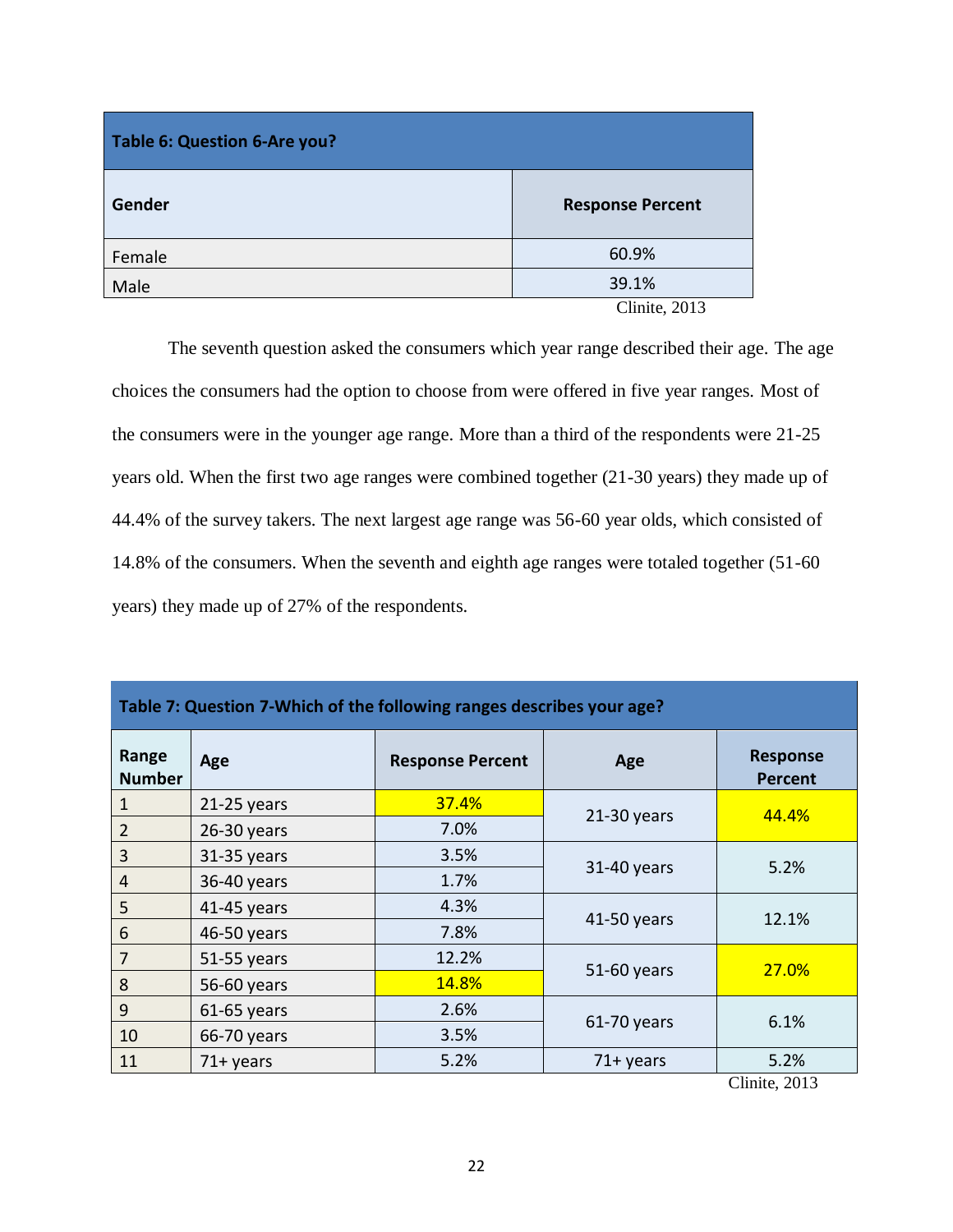The last question asked the respondents what their household income per year was. The consumers had the option of choosing seven different income ranges. The incomes selected could be from as low as \$0.00 all the way as high as over \$150,000. About a quarter of the consumers had a household income of \$0.00-\$24,999, which was also the highest respondent percentage. The \$25,000-\$49,999 income range had the second highest respondent percentage, which consisted of 18.9%. As the income levels increased the respondent percentage typically decreased. The one exception to this pattern was the \$100,000-\$124,999 level of a 14.4% respondent percentage. This level increased by 3.6% from the previous income level of a 10.8% respondent percentage.

| Table 8: Question 8-What is your household income per year? |                         |  |  |  |
|-------------------------------------------------------------|-------------------------|--|--|--|
| Income                                                      | <b>Response Percent</b> |  |  |  |
| \$0-24,999                                                  | 25.2%                   |  |  |  |
| \$25,000-49,999                                             | 18.9%                   |  |  |  |
| \$50,000-74,999                                             | 14.4%                   |  |  |  |
| \$75,000-99,999                                             | 10.8%                   |  |  |  |
| \$100,000-124,999                                           | 14.4%                   |  |  |  |
| \$125,000-149,999                                           | 9.9%                    |  |  |  |
| $$150,000+$                                                 | 6.3%                    |  |  |  |
|                                                             | Clinite, 2013           |  |  |  |

The next step was to analyze the data found depending on whether the survey taker was part of the target group or non-target group. Also finding any significant differences in the survey taker's preferences were to be reported. The target and non-target market information was gathered from question seven, based on the consumers' age. The target market was made up of the respondents who were 21-40 years old, which represented 49.6% of the total respondents. The non-target market was made up of the respondents who were 41 years and older, which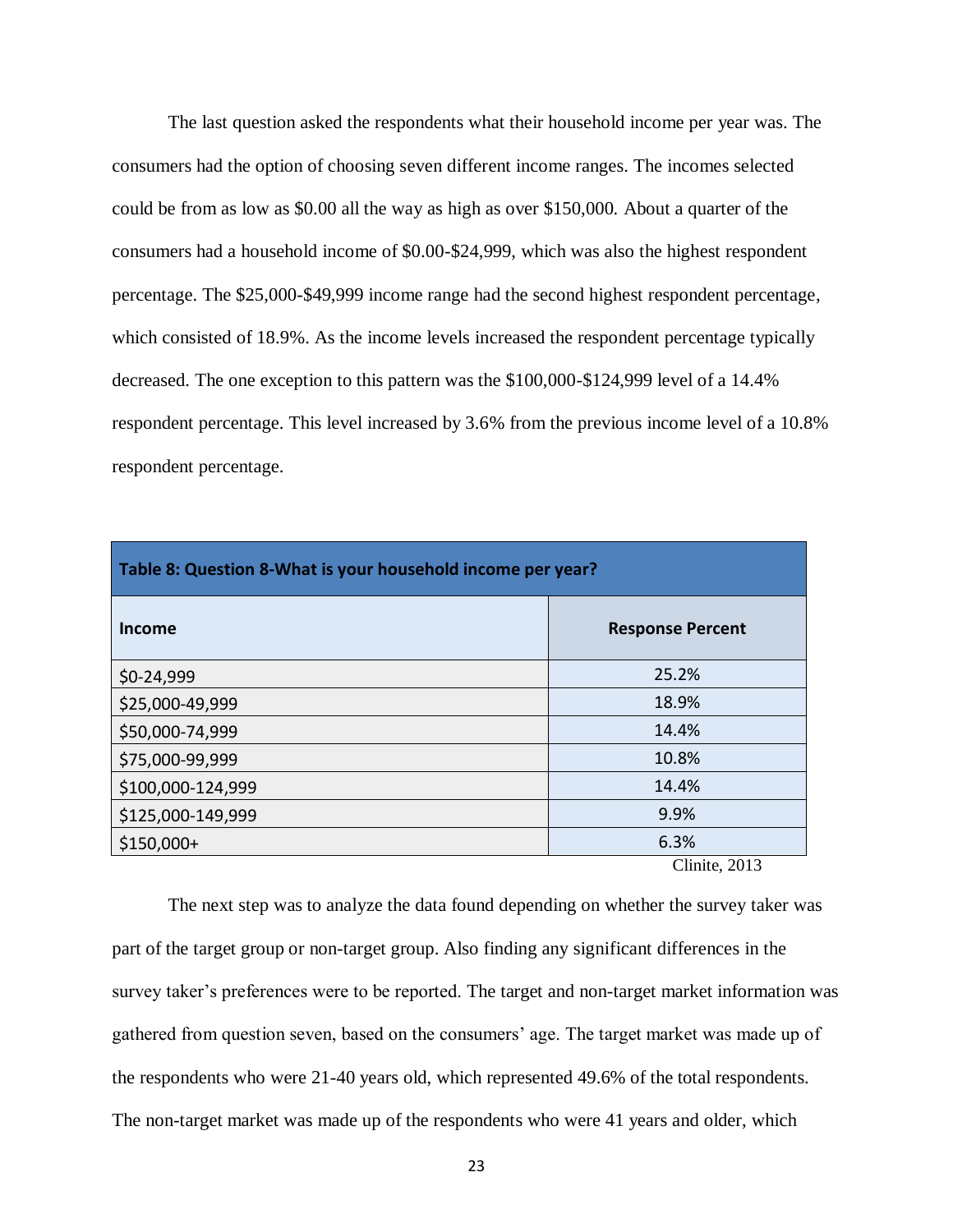represented 50.4% of the total respondents. The two groups were then tested on a significance level of a p-value equaling .05 as "very significant" and a p-value equaling .10 as "significant". The results showed that there were many significant differences between the target and nontarget groups. This can be interpreted that  $21-40$  year olds and  $41+$  year olds have many different preferences when considering wine.

For question one the characteristics of wine were analyzed by a descriptive statistic and organized by how important each trait was. The characteristics with a mean (average) of 0-1 were not important, 1-2 were a little important, 2-3 were important, and 3-4 were very important. Between both the target and non-target groups (all of the consumers) the price and varietal type of wine were considered the most important characteristics, shown in table 9.

| Table 9: Question 1-When purchasing wine how important is the<br>following information? N=115 |                        |        |  |  |  |
|-----------------------------------------------------------------------------------------------|------------------------|--------|--|--|--|
| <b>Importance level</b>                                                                       | <b>Characteristics</b> | Mean   |  |  |  |
|                                                                                               | Price                  | 3.0957 |  |  |  |
| Very important                                                                                | Varietal-type of wine  | 3.0783 |  |  |  |
|                                                                                               | Origin of wine         | 2.4870 |  |  |  |
|                                                                                               | <b>Brand name</b>      | 2.2544 |  |  |  |
| Important                                                                                     | Label appearance       | 2.1304 |  |  |  |
|                                                                                               | Food pairing           | 2.0522 |  |  |  |
| A little important                                                                            | Alcohol level          | 1.9130 |  |  |  |
| Clinite, 2013                                                                                 |                        |        |  |  |  |

A T-Test was run to determine which characteristics were significantly more important to the target than the non-target participants. The following characteristics were found significantly more important to the target market: price, label appearance, and alcohol level. The non-target market found the origin of wine to be a significantly more important characteristic.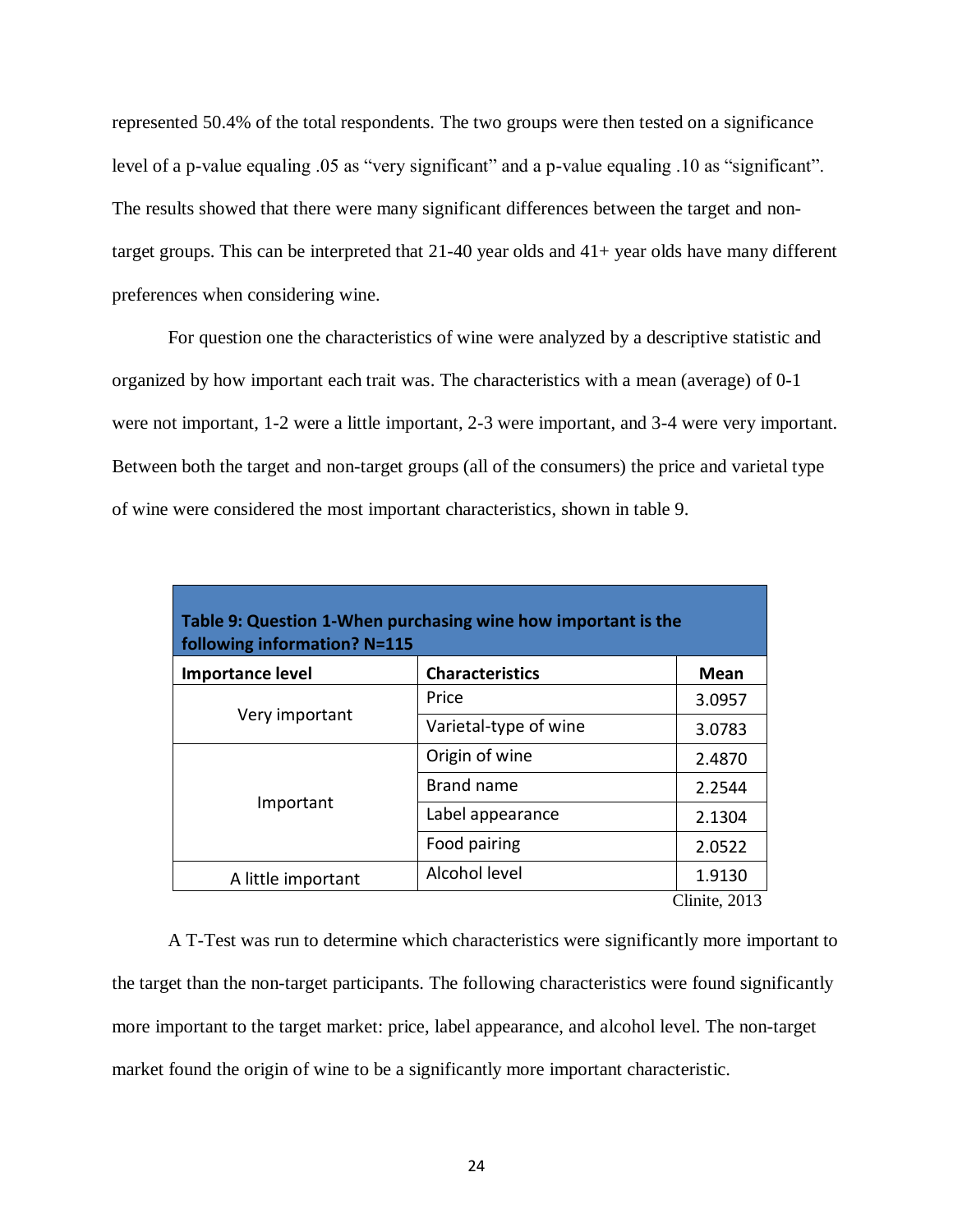| <b>Table 10: Question 1-Wine characteristics</b> |             |                 |           |  |  |
|--------------------------------------------------|-------------|-----------------|-----------|--|--|
| <b>Characteristics</b>                           | Target N=57 | Non-target N=58 | P-value   |  |  |
| Price                                            | 3.3158      | 2.8793          | $0.001**$ |  |  |
| Varietal-type of wine                            | 3.1579      | 3.0000          | 0.303     |  |  |
| Origin of wine                                   | 2.2982      | 2.6724          | $0.038**$ |  |  |
| Brand name                                       | 2.2105      | 2.2982          | 0.605     |  |  |
| Label appearance                                 | 2.3333      | 1.9310          | $0.010**$ |  |  |
| Food pairing                                     | 1.9825      | 2.1207          | 0.384     |  |  |
| Alcohol level                                    | 2.0702      | 1.7586          | $0.082*$  |  |  |
| **Very significant< .05<br>Clinite, 2013         |             |                 |           |  |  |

\*Significant< .10

A Chi-square test was performed to analyze how many bottles of wine the target market bought per month compared to the non-target market. According to the test there was a P-value of .002 which suggests a significant difference in the amount of wine bottles purchased between the two markets. The target market was more likely to purchase less than seven bottles of wine, which consisted of 85.9% of the market. The non-target market was more likely to buy seven or more bottles of wine, which made up 48.3% of the market. Typically 21-40 year olds bought less bottles of wine per month than 41 plus year olds did.

| Table 11: Question 2- On average how many bottles of wine do you typically buy per<br>month? |             |                 |           |
|----------------------------------------------------------------------------------------------|-------------|-----------------|-----------|
| <b>Bottles</b>                                                                               | Target N=57 | Non-target N=58 | P-value   |
| $1$ to 3                                                                                     | 59.6%       | 29.3%           | $0.002**$ |
| 4 to 6                                                                                       | 26.3%       | 22.4%           |           |
| 7 to 9                                                                                       | 10.5%       | 22.4%           |           |
| 10 to 12                                                                                     | 1.8%        | <b>13.8%</b>    |           |
| 13 to 15                                                                                     | 1.8%        | 6.9%            |           |
| $16+$                                                                                        | $0.0\%$     | 5.2%            |           |
| total                                                                                        | 100.0%      | 100.0%          |           |

\*\*Very significant< .05 Clinite, 2013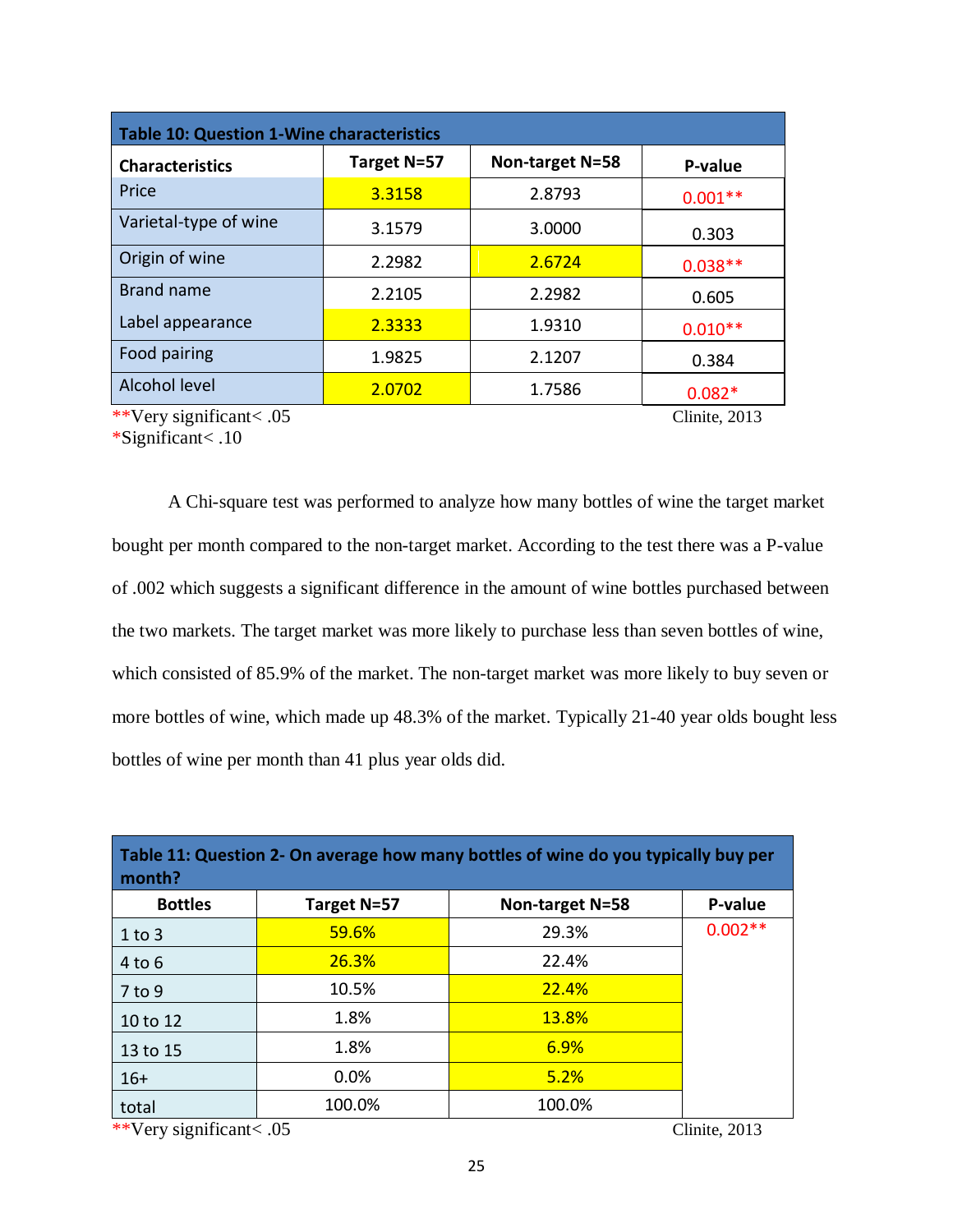Next was to compare the difference of which wine was preferred to drink more, red or white wine. Another Chi-square test was used to evaluate the difference between the target group and non-target group. The target group was more likely than the non-target group to drink red wine, which made up 66.7% of the target group. The non-target group was more likely than the target group to drink white wine, which consisted of 44.8% of the non-target group. Although a P-value of .207 reported that there was no significant difference between the two groups. So the target and non-target groups were likely to drink both red and white wine.

| Table 12: Question 3- Between red and white wine, which one do you prefer to<br>drink more? |             |                 |               |  |
|---------------------------------------------------------------------------------------------|-------------|-----------------|---------------|--|
| Wine                                                                                        | Target N=57 | Non-target N=58 | P-value       |  |
| Red wine                                                                                    | 66.7%       | 55.2%           | 0.207         |  |
| White wine                                                                                  | 33.3%       | 44.8%           |               |  |
| total                                                                                       | 100.0%      | 100.0%          |               |  |
|                                                                                             |             |                 | Clinite. 2013 |  |

Question four analyzed the varietals of wine by a descriptive statistic. This test showed how frequently each wine varietal was consumed by both the target and non-target groups. The varietals with a mean of 0-1 were considered wine that was not usually consumed, 1-2 were consumed rarely, 2-3 were consumed regularly, and 3-4 were very frequently consumed. Both the target and non-target drinkers resulted in each of the varietals of wine to be consumed regularly. Between the red wines cabernet sauvignon was consumed more often. For the white wines pinot noir was consumed more often. Overall cabernet sauvignon and merlot were the two most frequently drank wine.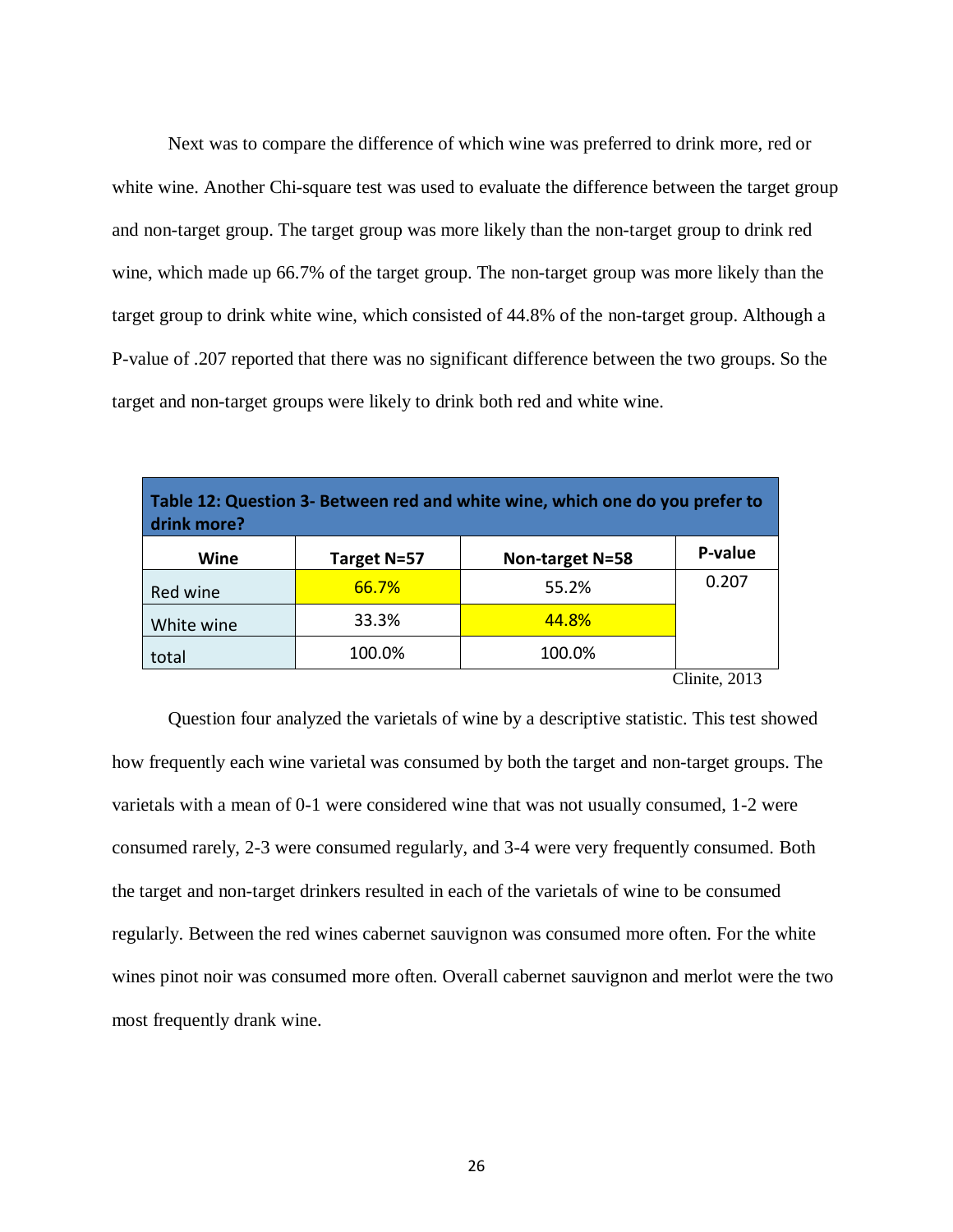| Table 13: Question 4-Frequency of different wine consumption |                      |               |  |
|--------------------------------------------------------------|----------------------|---------------|--|
| <b>Frequency</b>                                             | <b>Wine varietal</b> | <b>Mean</b>   |  |
| more frequently                                              | Cabernet Sauvignon   | 2.6870        |  |
|                                                              | Merlot               | 2.4000        |  |
|                                                              | Pinot Noir           | 2.3739        |  |
|                                                              | Chardonnay           | 2.3652        |  |
|                                                              | Syrah                | 2.2000        |  |
| less frequently                                              | Pinot Grigio         | 2.0609        |  |
|                                                              |                      | Clinite, 2013 |  |

A Chi-square test was performed to determine if there was a significant difference between the target and non-target markets for each type of wine consumed. For Cabernet Sauvignon respondents from the non-target market were more likely than the target market to not drink or rarely drink this wine. About half of the non-target market and 37% of the target market did not drink or rarely drink Cabernet Sauvignon. Respondents of the target market were more likely to regularly drink or very frequently drink Cabernet Sauvignon compared to the non-target market. The target market made up around 63% of the regular and very frequent drinkers while the non-target market made up around half of these drinkers. A P-value of .118 indicated that there was no significance difference between these two markets. So 21-40 year olds and over 40 year olds are likely to drink cabernet sauvignon about the same amount.

| Table 14a: Question 4-Frequency of cabernet sauvignon consumption |              |                 |         |
|-------------------------------------------------------------------|--------------|-----------------|---------|
| <b>Frequency</b>                                                  | Target N=57  | Non-target N=58 | P-value |
| do not drink                                                      | 1.8%         | 12.5%           | 0.118   |
| drink rarely                                                      | 35.1%        | 37.5%           |         |
| drink regularly                                                   | 38.6%        | 26.8%           |         |
| drink very frequently                                             | <b>24.6%</b> | 23.2%           |         |
| Total                                                             | 100.0%       | 100.0%          |         |

Clinite, 2013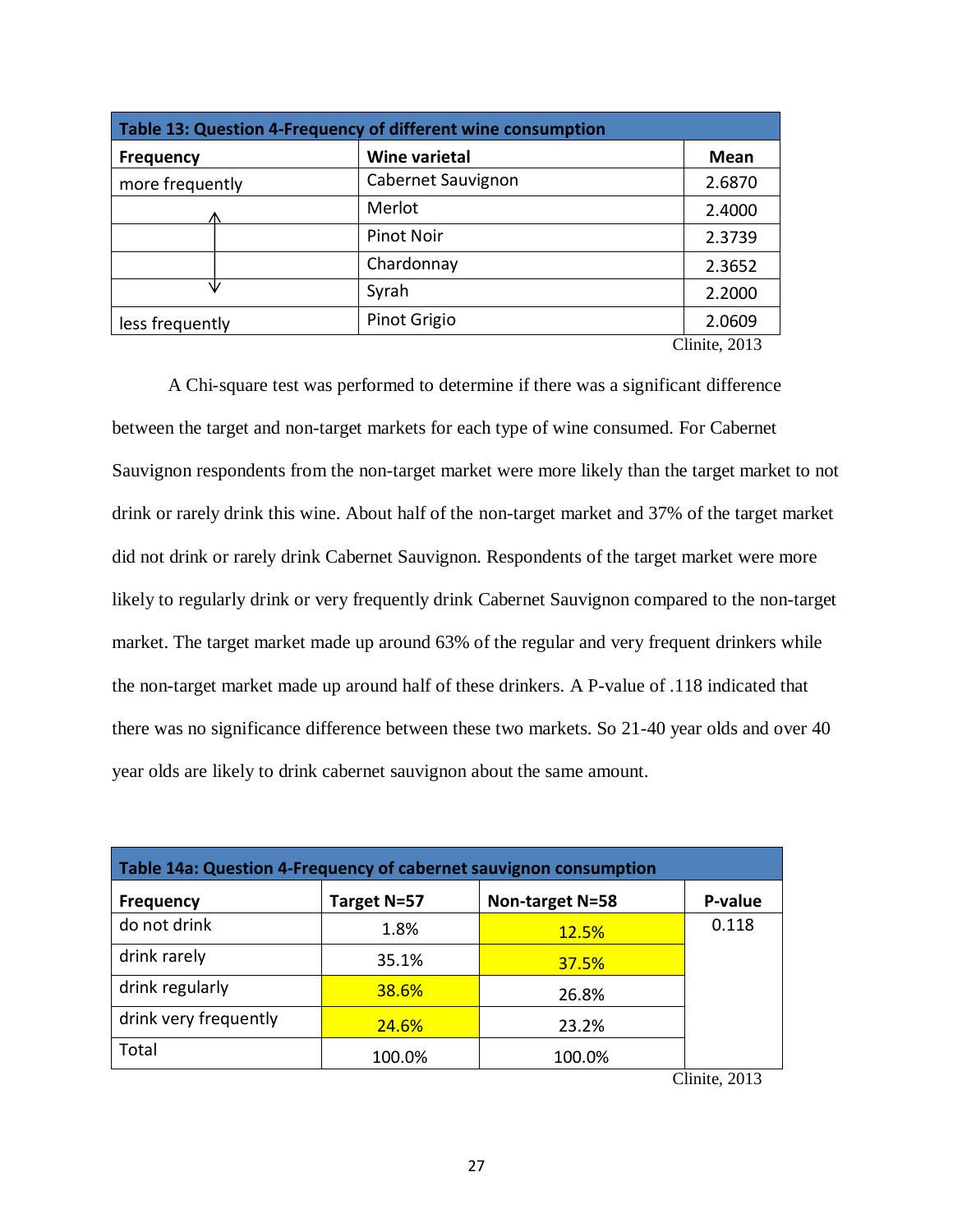Respondents of the non-target group were more likely than the target group to not drink, rarely drink, and very frequently drink merlot. Around 65% of the non-target and 52% of the target group fell into this category of the amount of wine consumed. The target group was more likely than the non-target group to regularly drink merlot. About 47% of the target group regularly drank merlot while 35% of the non-target group did. Although the P-value of .289 showed that the amount of merlot wine consumed between these two groups were not significantly different. The 21-40 year olds and the 41 plus year olds roughly drink a similar amount of merlot.

| Table 14b: Question 4-Frequency of Merlot consumption |                 |                  |  |
|-------------------------------------------------------|-----------------|------------------|--|
| Target N=57                                           | Non-target N=58 | P-value          |  |
| 7.0%                                                  | <b>10.9%</b>    | 0.289            |  |
| 42.1%                                                 | 43.6%           |                  |  |
| 47.4%                                                 | 34.5%           |                  |  |
| 3.5%                                                  | <b>10.9%</b>    |                  |  |
| 100.0%                                                | 100.0%          |                  |  |
|                                                       |                 | $Clinita$ $2012$ |  |

Clinite, 2013

For syrah wine consumers the non-target group was more likely than the target group to not drink or rarely drink this wine. Respondents of the non-target group consisted of 73% and respondents of the target group consisted of 52% that did not drink or rarely drink syrah. In contrast, the target group was more likely to drink syrah regularly or very frequently compared to the non-target group. About 48% of the target group respondents consisted of regular and very frequently syrah consumers while 27% of the non-target group respondents consisted of these consumers. A .051 P-value indicates that there is a significant difference in the amount of syrah consumed between the target and non-target groups. Overall the 21-40 year olds are considered to drink a significantly different amount of syrah compared to the 40 plus year olds.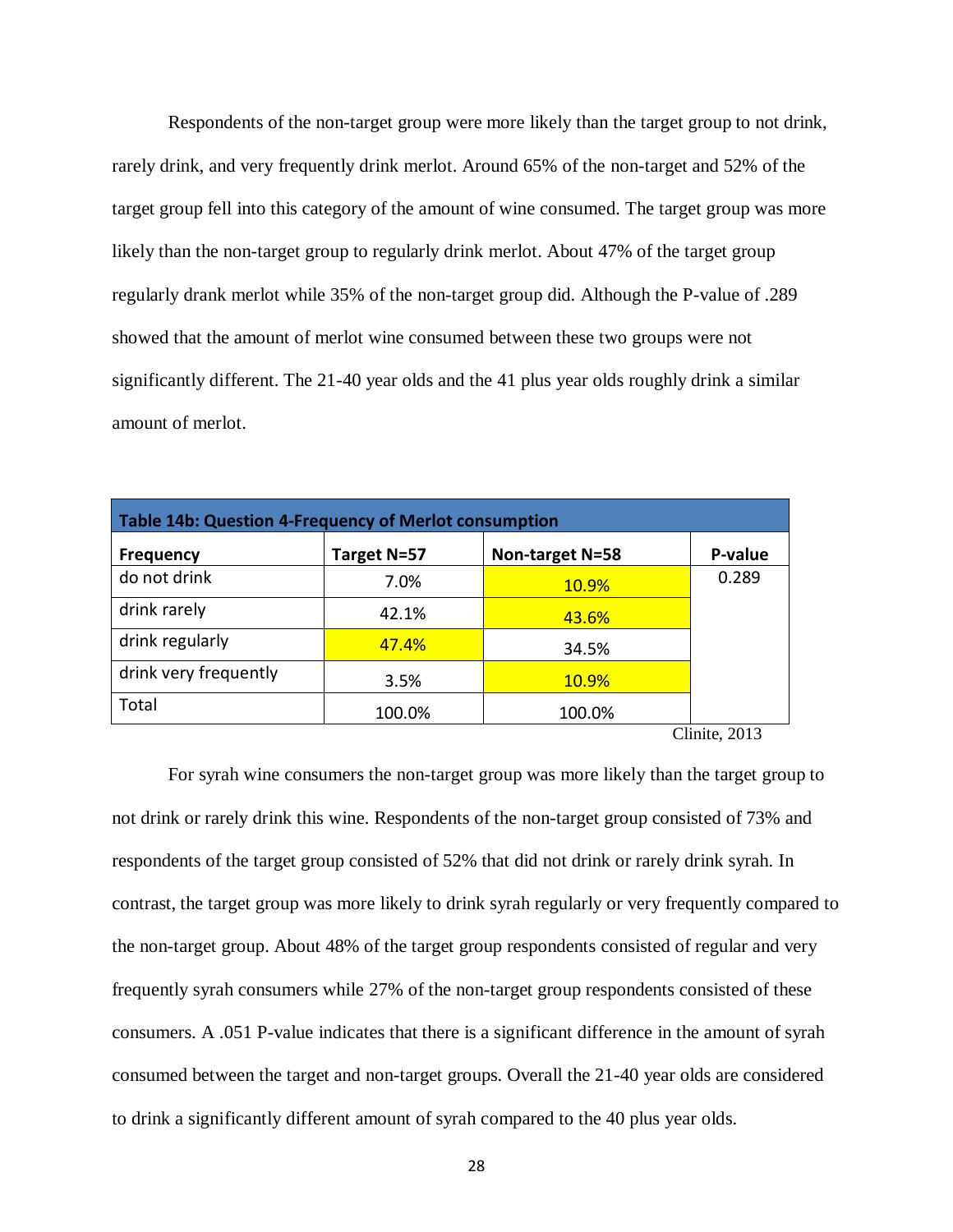| Table 14c: Question 4-Frequency of Syrah consumption |              |                 |          |
|------------------------------------------------------|--------------|-----------------|----------|
| <b>Frequency</b>                                     | Target N=57  | Non-target N=58 | P-value  |
| do not drink                                         | 7.1%         | <b>19.2%</b>    | $0.051*$ |
| drink rarely                                         | 44.6%        | 53.8%           |          |
| drink regularly                                      | <b>33.9%</b> | 23.1%           |          |
| drink very frequently                                | <b>14.3%</b> | 3.8%            |          |
| Total                                                | 100.0%       | 100.0%          |          |
| *Significant $< 0.10$<br>Clinite, 2013               |              |                 |          |

The respondents that did not drink and did regularly drink chardonnay consisted of 49% of the target market. The respondents who fell into this same drinking category were made up of 39% of the non-target market. This means that the target market was more likely to not drink and to regularly drink chardonnay compared to the non-target market. On the other hand the nontarget group was more likely to rarely drink and very frequently drink this wine compared to the respondents of the target group. The non-target group consisted of 61% and the target group consisted of 51% of the rarely drink and very frequently drink chardonnay respondents. The .575 P-value showed that between these two groups there was no significant difference in the amount of chardonnay wine consumed. So 21-40 year olds and over 40 year olds will frequently drink about the same amount of chardonnay.

| Table 14d: Question 4-Frequency of Chardonnay consumption |              |                 |                            |  |
|-----------------------------------------------------------|--------------|-----------------|----------------------------|--|
| <b>Frequency</b>                                          | Target N=57  | Non-target N=58 | P-value                    |  |
| do not drink                                              | <b>17.5%</b> | 10.5%           | 0.575                      |  |
| drink rarely                                              | 42.1%        | 47.4%           |                            |  |
| drink regularly                                           | 31.6%        | 28.1%           |                            |  |
| drink very frequently                                     | 8.8%         | 14.0%           |                            |  |
| Total                                                     | 100.0%       | 100.0%          | $\sim$ $\sim$<br>$\bigcap$ |  |

Clinite, 2013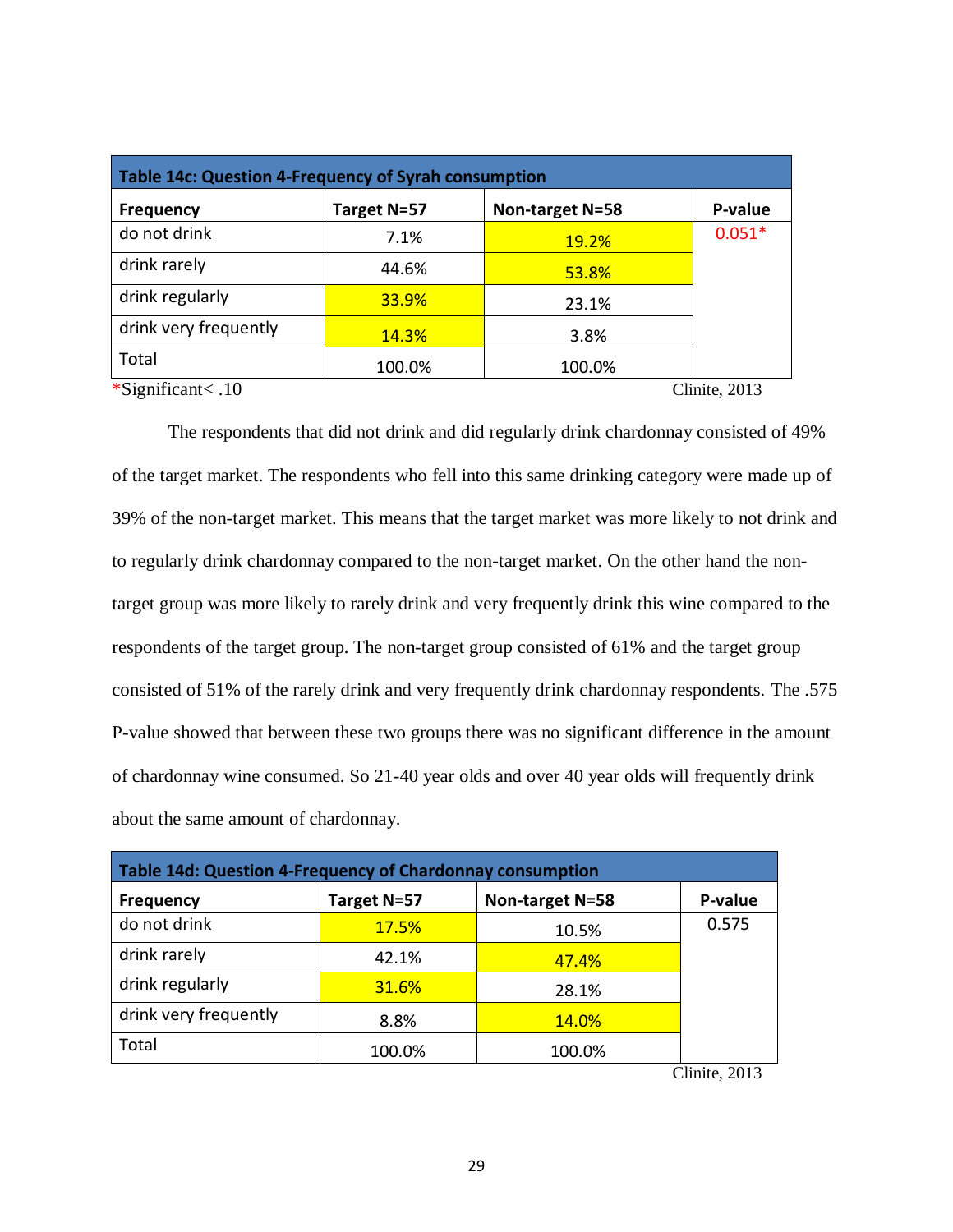For pinot grigio the target market was more likely to not drink, rarely drink, and very frequently drink this wine than the non-target market was. The target market that drank base on this frequency amount consisted of 88% of the consumers. The non-target market consisted of 71% of the consumers based on this same frequency amount. This is also interpreted that the non-target market was more likely to regularly drink pinot grigio than the target market was. About 29% of the non-target market made up the regular wine drinkers while about 12% of the target market made up the regular wine drinkers. The difference between the target and nontarget markets were not significant enough since a P-value of .194 was reported. The drinking consumption of pinot grigio is not drastically different between the 21-40 year olds and 41 plus year olds.

| Table 14e: Question 4-Frequency of Pinot Grigio consumption |              |                 |         |
|-------------------------------------------------------------|--------------|-----------------|---------|
| <b>Frequency</b>                                            | Target N=57  | Non-target N=58 | P-value |
| do not drink                                                | <b>26.3%</b> | 19.6%           | 0.194   |
| drink rarely                                                | 54.4%        | 46.4%           |         |
| drink regularly                                             | 12.3%        | 28.6%           |         |
| drink very frequently                                       | 7.0%         | 5.4%            |         |
| Total                                                       | 100.0%       | 100.0%          |         |
| Clinite, 2013                                               |              |                 |         |

The Target group was more likely than the non-target group to not drink and to regularly drink pinot noir. The respondents from the target group made up of about 47% while the respondents from the non-target group made up of about 36% of these wine consumption categories. On the other hand the non-target group was more likely than the target group to rarely drink and very frequently drink pinot noir. Around 64% of the respondents from the non-target group and 53% of the respondents from the target group rarely drank and very frequently drank this wine. A P-value of .669 indicated that there was no significant difference in wine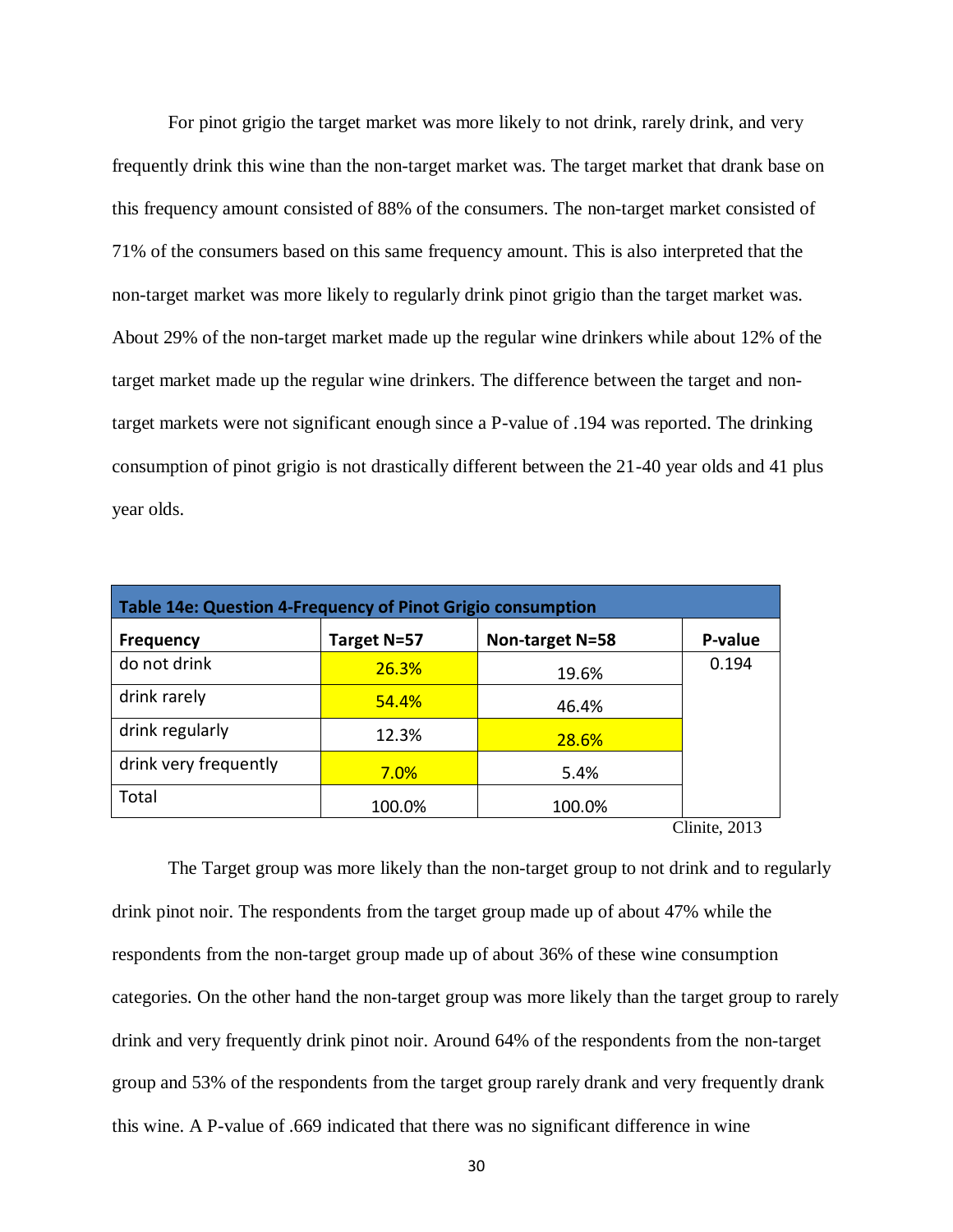consumption between the target and non-target groups. So the amount of pinot noir consumed is roughly similar between 21-40 year olds and 41 plus year olds.

| Table 14f: Question 4-Frequency of Pinot Noir consumption |             |                 |         |
|-----------------------------------------------------------|-------------|-----------------|---------|
| <b>Frequency</b>                                          | Target N=57 | Non-target N=58 | P-value |
| do not drink                                              | 10.5%       | 9.1%            | 0.669   |
| drink rarely                                              | 43.9%       | 50.9%           |         |
| drink regularly                                           | 36.8%       | 27.3%           |         |
| drink very frequently                                     | 8.8%        | <b>12.7%</b>    |         |
| Total                                                     | 100.0%      | 100.0%          |         |
| $C$ linita $2012$                                         |             |                 |         |

Clinite, 2013

Question five was analyzed using a Chi-square test to determine which other alcoholic drinks besides wine, were consumed by the target and non-target groups. There were four types of alcoholic beverages offered, and these were beer, malt liquor, hard liquor mixed drinks, and wine coolers.

The target market was more likely to have consumed beer compared to the non-target market. The respondents from the target market made up of about 95% of the beer drinkers while the non-target market made up of 62%. In contrast the non-target was more likely to have not consumed beer compared to the target. A P-value of .000 showed that the beer drinkers of the target and non-target groups were significantly different from each other.

| Table 15a: Question 5-Different alcoholic beverages consumed |             |                 |               |  |
|--------------------------------------------------------------|-------------|-----------------|---------------|--|
| <b>Beer</b>                                                  | Target N=57 | Non-target N=58 | P-value       |  |
| Consumed                                                     | 94.7%       | 62.1%           | $0.000**$     |  |
| Not consumed                                                 | 5.3%        | 37.9%           |               |  |
| Total                                                        | 100.0%      | 100.0%          |               |  |
| **Very significant<.05                                       |             |                 | Clinite, 2013 |  |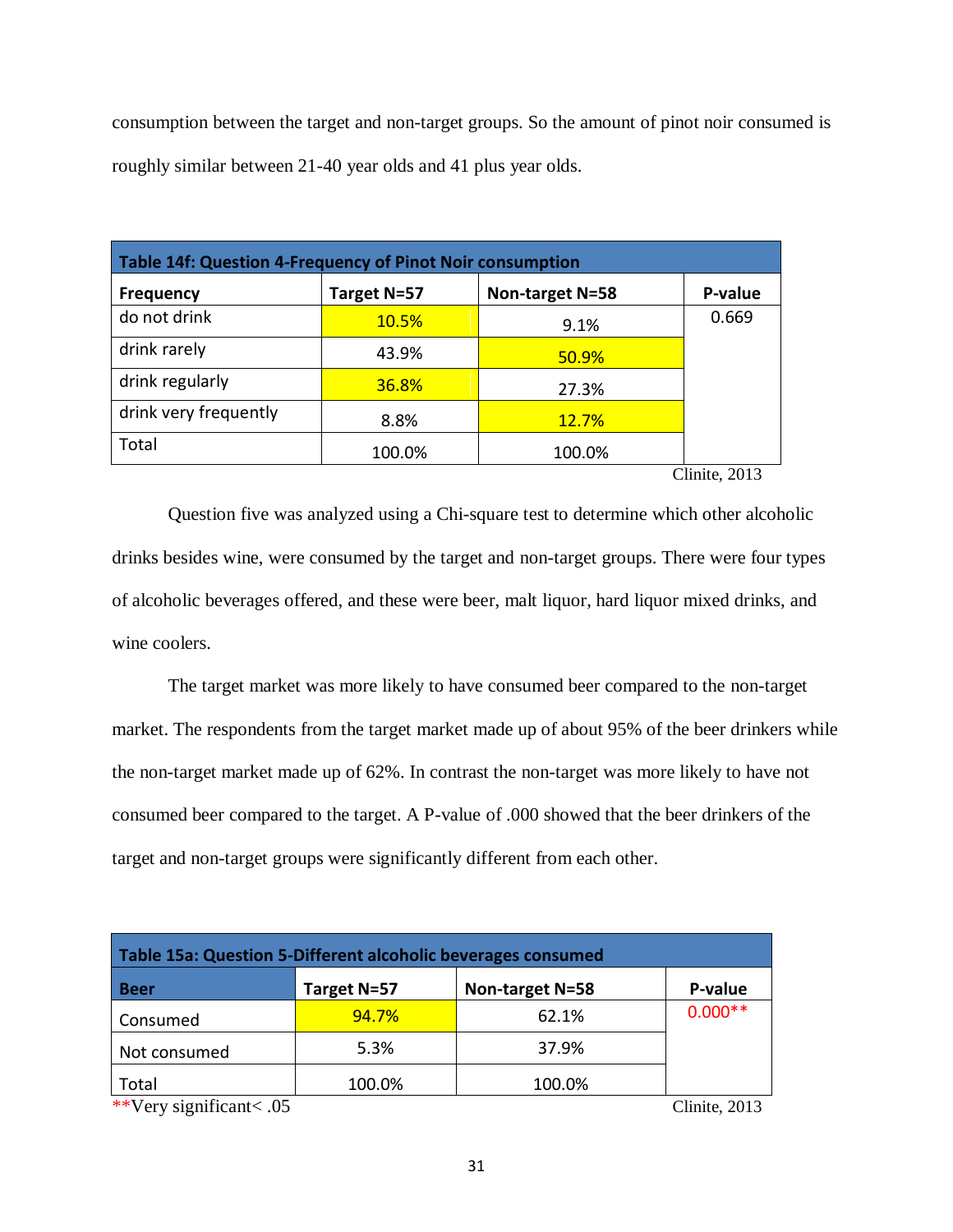The Target group was more likely to have consumed malt liquor than the non-target group was. Around 40% of the respondents from the target drank malt liquor compared to the 7% of the respondents from the non-target. In this case there were more respondents from both the target and non-target groups that had not consumed malt liquor compared to those who have. Between the target and non-target groups there was a significant difference in the number of malt liquor drinkers based on the P-value of .000.

| Table 15b: Question 5-Different alcoholic beverages consumed |             |                 |           |  |
|--------------------------------------------------------------|-------------|-----------------|-----------|--|
| <b>Malt liquor</b>                                           | Target N=57 | Non-target N=58 | P-value   |  |
| Consumed                                                     | 40.4%       | 6.9%            | $0.000**$ |  |
| Not consumed                                                 | 59.6%       | 93.1%           |           |  |
| Total                                                        | 100.0%      | 100.0%          |           |  |
| **Very significant<.05<br>Clinite, 2013                      |             |                 |           |  |

There was more likely to be hard liquor mixed drinkers from the target group instead of the non-target group. Around 98% of the target group was made of hard liquor mixed drinkers and around 81% of the non-target group was. In contrast the non-target was more likely to have not consumed hard liquor mixed drinks compared to the target. The .003 P-value proved that the target was significantly different from the non-target based on the number of hard liquor mixed drinkers.

| Table 15c: Question 5-Different alcoholic beverages consumed  |             |                 |           |  |
|---------------------------------------------------------------|-------------|-----------------|-----------|--|
| <b>Hard liquor mixed drinks</b>                               | Target N=57 | Non-target N=58 | P-value   |  |
| Consumed                                                      | 98.2%       | 81.0%           | $0.003**$ |  |
| Not consumed                                                  | 1.8%        | 19.0%           |           |  |
| Total<br>$\cdot$ $\sim$<br>1.11.11.17<br>$\sim$ $\sim$ $\sim$ | 100.0%      | 100.0%          |           |  |

\*\*Very significant< .05 Clinite, 2013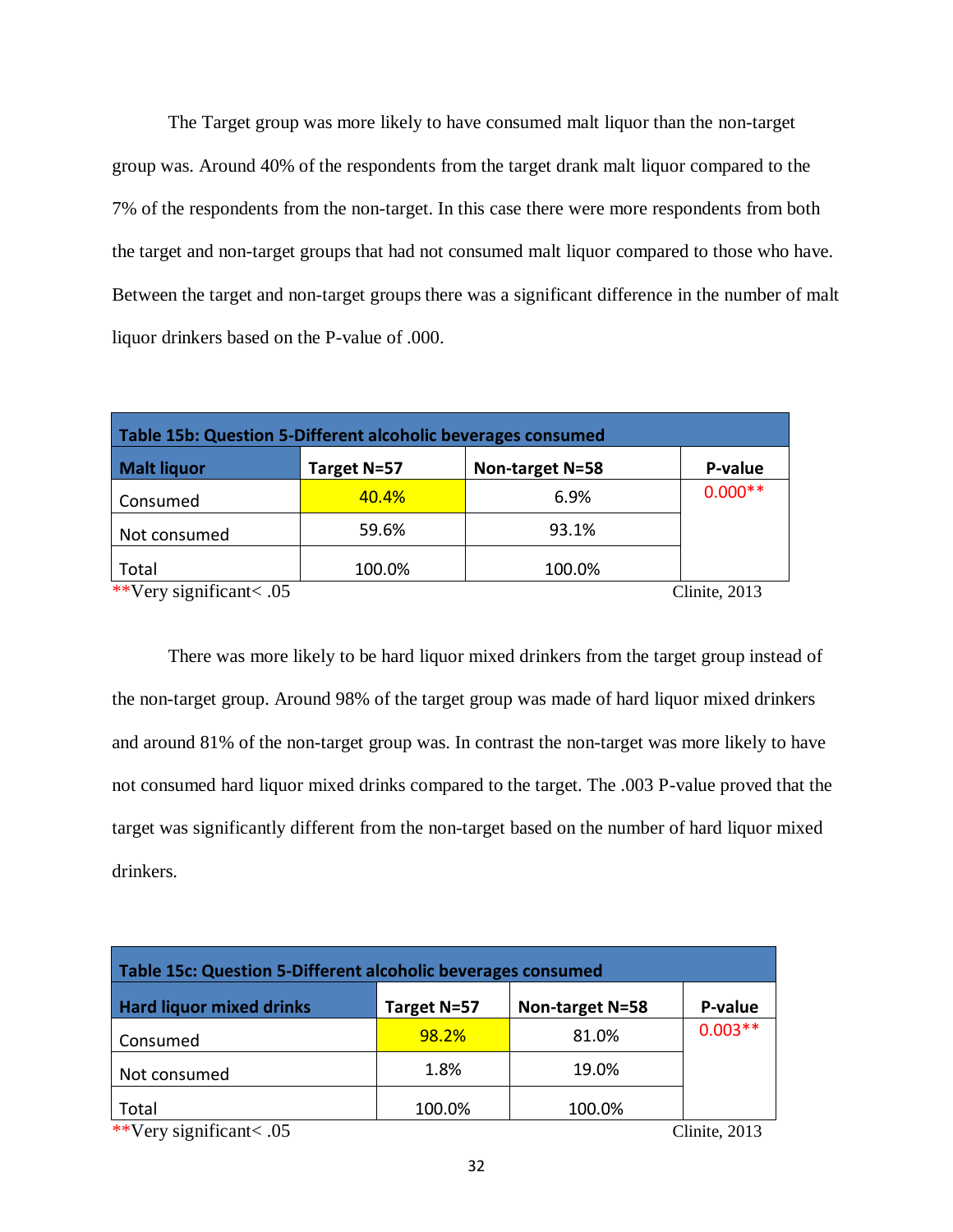There was more likely to be wine cooler consumers in the target market instead of the non-target market. The target market consisted of around a quarter of wine cooler consumers compared to the non-target market which consisted of about 16%. Also in this test there were more respondents who had not consumed wine coolers compared to those who had in both the target and non-target markets. A recorded P-value of .225 showed that the target market did not significantly differ from the non-target market in the number of wine cooler drinkers.

| Table 15d: Question 5-Different alcoholic beverages consumed |              |                 |         |  |  |
|--------------------------------------------------------------|--------------|-----------------|---------|--|--|
| <b>Wine coolers</b>                                          | Target N=57  | Non-target N=58 | P-value |  |  |
| Consumed                                                     | <b>24.6%</b> | 15.5%           | 0.225   |  |  |
| Not consumed                                                 | 75.4%        | 84.5%           |         |  |  |
| Total                                                        | 100.0%       | 100.0%          |         |  |  |
| Clinite. 2013                                                |              |                 |         |  |  |

A Chi-square test was used to analyze question six, which was to determine if there was a significant difference in gender between the target and non-target consumers. Both the target market and non-target market consisted of more females than males. The target market was more likely than the non-target market to be male. About 44% of the target was male compared to 35% of the non-target being male. In contrast, females were more likely to be in the non-target market instead of the target market. Around 65% of the non-target was female when around 56% of the target was. A .303 P-value indicated that the target and non-target did not differ significantly when comparing males to females.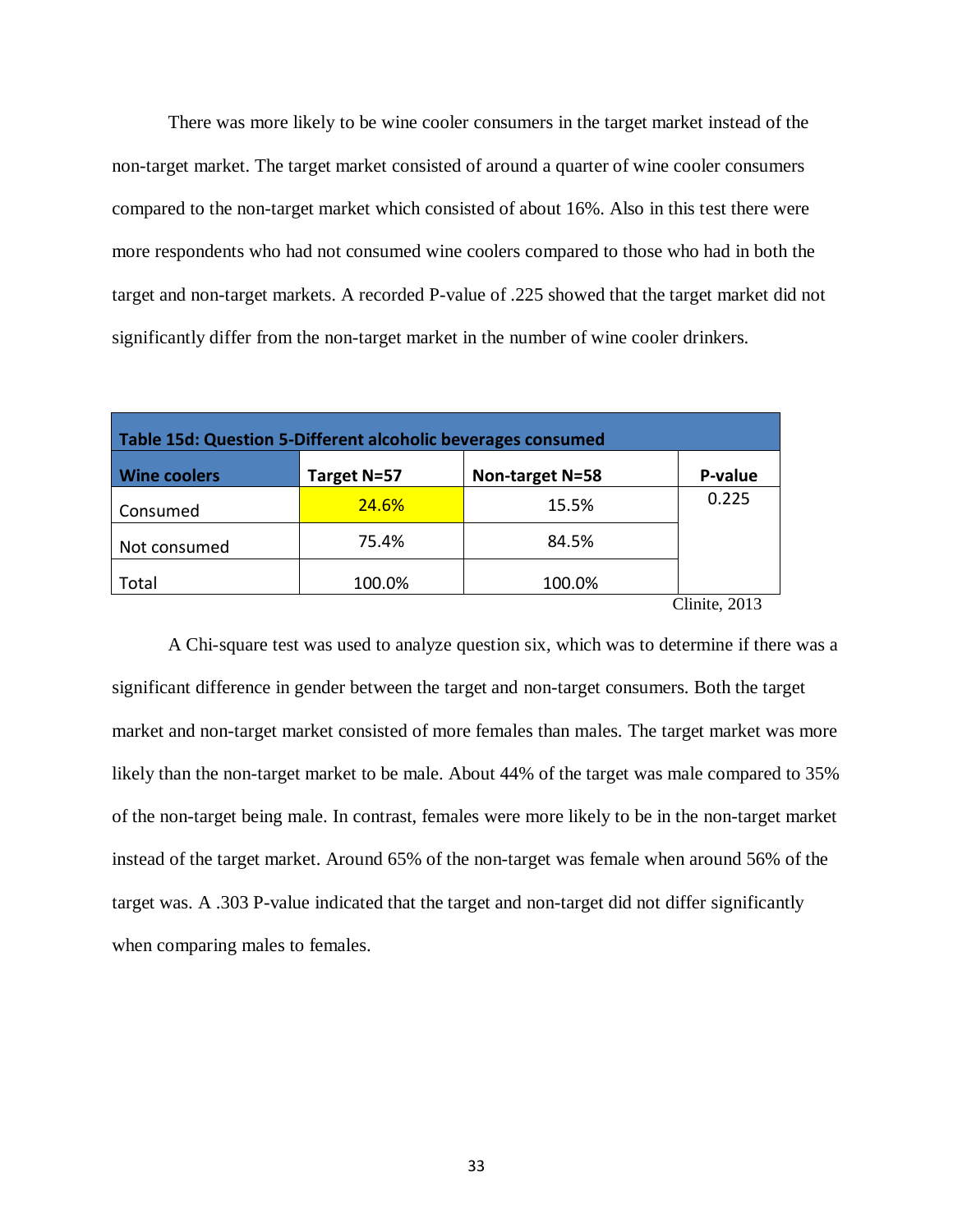| <b>Table 16: Question 6-Male or Female</b> |             |                 |                         |  |  |
|--------------------------------------------|-------------|-----------------|-------------------------|--|--|
| <b>Gender</b>                              | Target N=57 | Non-target N=58 | P-value                 |  |  |
| Male                                       | 43.9%       | 34.5%           | 0.303                   |  |  |
| Female                                     | 56.1%       | 65.5%           |                         |  |  |
| Total                                      | 100.0%      | 100.0%          |                         |  |  |
|                                            |             |                 | $\alpha_1$ , $\alpha_2$ |  |  |

Clinite, 2013

Question eight was also analyzed by a Chi-square test to determine if the target and nontarget significantly differed in average household income per year. The target group was more likely than the non-target group to have an average income between \$0 and \$74,999. About 93% of the target group and 24% of the non-target group made up the consumers who made \$0 to \$74,999 per year. The non-target group was more likely to have a higher income of \$75,000 and above compared to the target group. About 76% of the non-target group and 7% of the target group consisted of the consumers who made \$75,000 or more per year. A P-value of .000 showed that there was a significant difference in household income per year between the target and non-target groups.

| Table 17: Question 8-Difference in household income per year                                                         |              |                 |          |  |  |
|----------------------------------------------------------------------------------------------------------------------|--------------|-----------------|----------|--|--|
| <b>Income level</b>                                                                                                  | Target N=57  | Non-target N=58 | P-value  |  |  |
| \$0-24,999                                                                                                           | 44.6%        | 5.5%            | $.000**$ |  |  |
| \$25,000-49,999                                                                                                      | 30.4%        | 7.3%            |          |  |  |
| \$50,000-74,999                                                                                                      | <b>17.9%</b> | 10.9%           |          |  |  |
| \$75,000-99,999                                                                                                      | 1.8%         | <b>20.0%</b>    |          |  |  |
| \$100,000-124,999                                                                                                    | 3.6%         | 25.5%           |          |  |  |
| \$125,000-149,999                                                                                                    | 0.0%         | <b>20.0%</b>    |          |  |  |
| $$150,000+$                                                                                                          | 1.8%         | <b>10.9%</b>    |          |  |  |
| Total<br>$\cdot$ $\sim$<br>$\sim$ $\sim$<br>$\mathbf{r}$ , $\mathbf{r}$ , $\mathbf{r}$ , $\mathbf{r}$ , $\mathbf{r}$ | 100.0%       | 100.0%          |          |  |  |

\*\*Very significant< .05 Clinite, 2013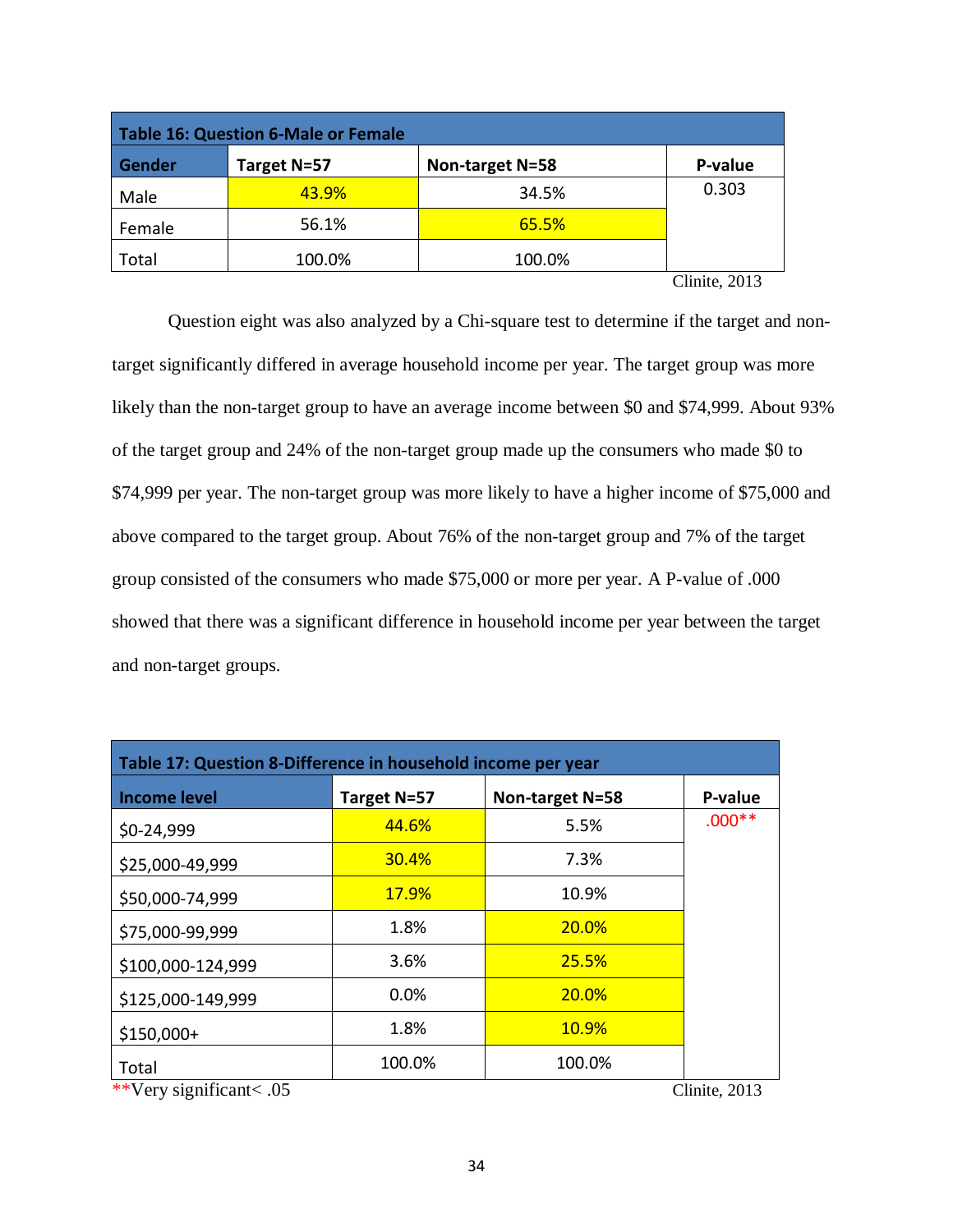# CHAPTER 5

# SUMMARY, CONCLUSIONS AND RECOMMENDATIONS

#### Summary

As the wine industry continues to grow economically the increase in wine sellers will also continue to enter the market. New wineries that get passed the barriers of entry means that there will be an increasing amount of competition between wine companies. In order for a specific winery to gain profitable success they need to stand out or distinguish themselves as a different and better winery from others. An adequate way for wineries to market to the appropriate consumers is to research what wine preferences they like and what demographics describe them. These preferences include wine variety/type, price, brand, number of bottles frequently purchased, and many others. Demographic information like gender, age, and income level are used to find what type of consumers to market toward. This study was performed to gain knowledge about what different aged consumers like in wine.

From the data and the analysis of the results some preferences and demographics were more significant than others. The price and varietal-type were the two most important factors in when purchasing wine. The preferences in price, origin of wine, label appearance, and alcohol level were rated significantly different between the younger and older respondents. The younger consumers significantly bought less bottles of wine compared to the older consumers. Between the varied types of wine offered in the survey cabernet sauvignon and merlot were consumed the most frequently, with syrah being consumed significantly different between the younger and older respondents. When drinking other alcoholic beverages, they also varied significantly in consuming beer, malt liquor, and hard liquor mixed drinks. Lastly, the older wine consumers significantly made more money per year compared to the younger consumers.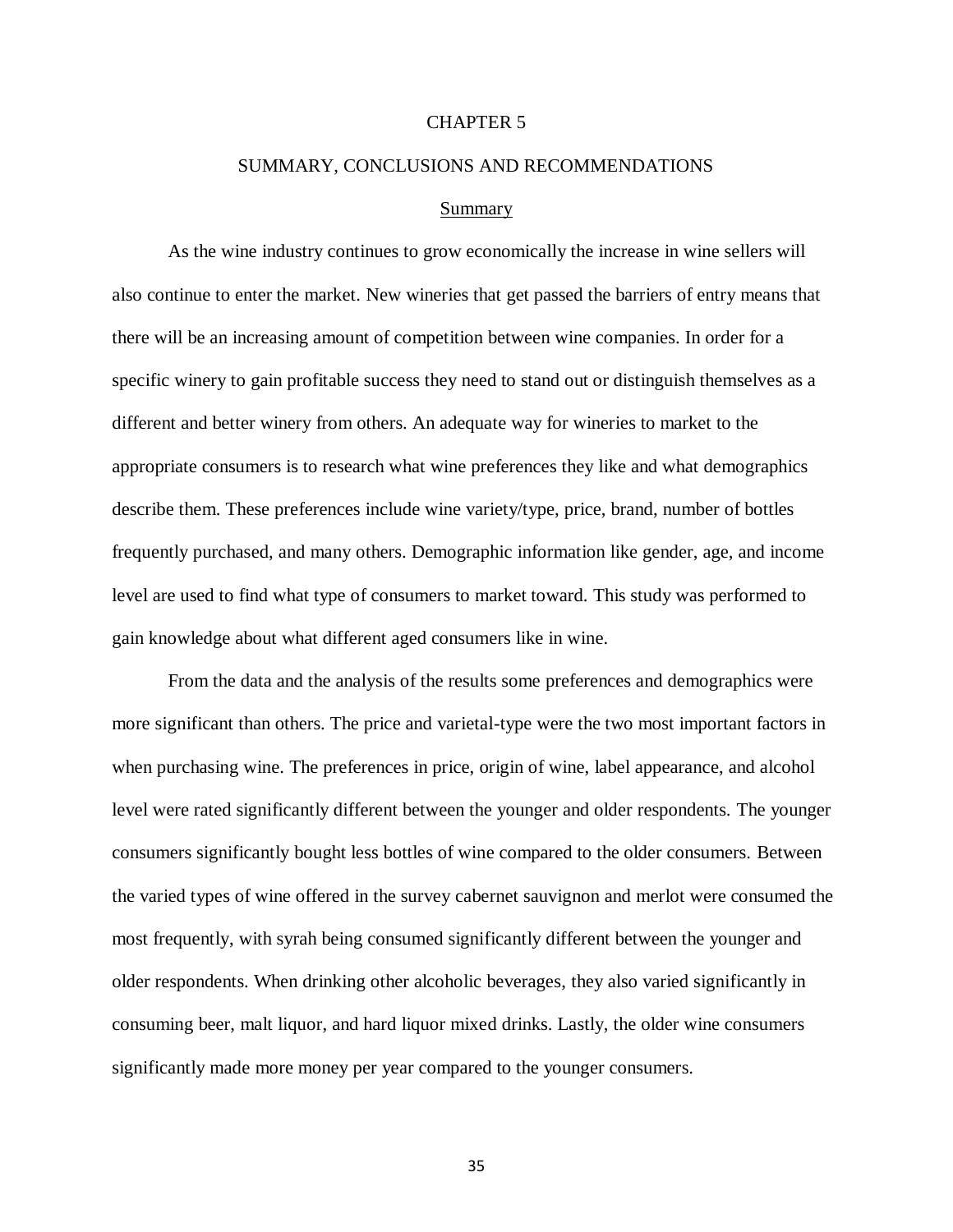#### **Conclusions**

Based on this analyzed data it is concluded that younger and older drinkers are similar and varied in some preferences of wine. Majority of the respondents preferred to drink red wine over white wine, but both older and younger consumers preferred to drink red and white wine similarly. With syrah being excluded, cabernet sauvignon, merlot, chardonnay, pinot grigio, and pinot noir were similarly preferred to drink for both younger and older drinkers.

# Recommendations

It is recommended that local wineries should focus on how they price their wine and what type of wine to produce, since these two factors are considered most important to consumers in San Luis Obispo. The advertising strategies should take into account the different and similar preferences of the younger and older consumers. Lower priced wine should be marketed to younger consumers since they tend to have lower incomes. They also find the alcohol content to be important so producing wine of varying alcohol levels is important to practice. Since older consumers have a higher income they will tend to buy more expensive wine more often. Wineries can market higher quality wine to this age group because they will be able to afford it more than the younger age group.

A wider area of survey distribution locations should be done when expanding on this research. This will gather a more diverse demographic if done correctly. These surveys were only conducted at two grocery stores in San Luis Obispo, which is made up of a lot of younger college students. Gathering information from other outside locations could provide more accurate data in regards to wine preferences.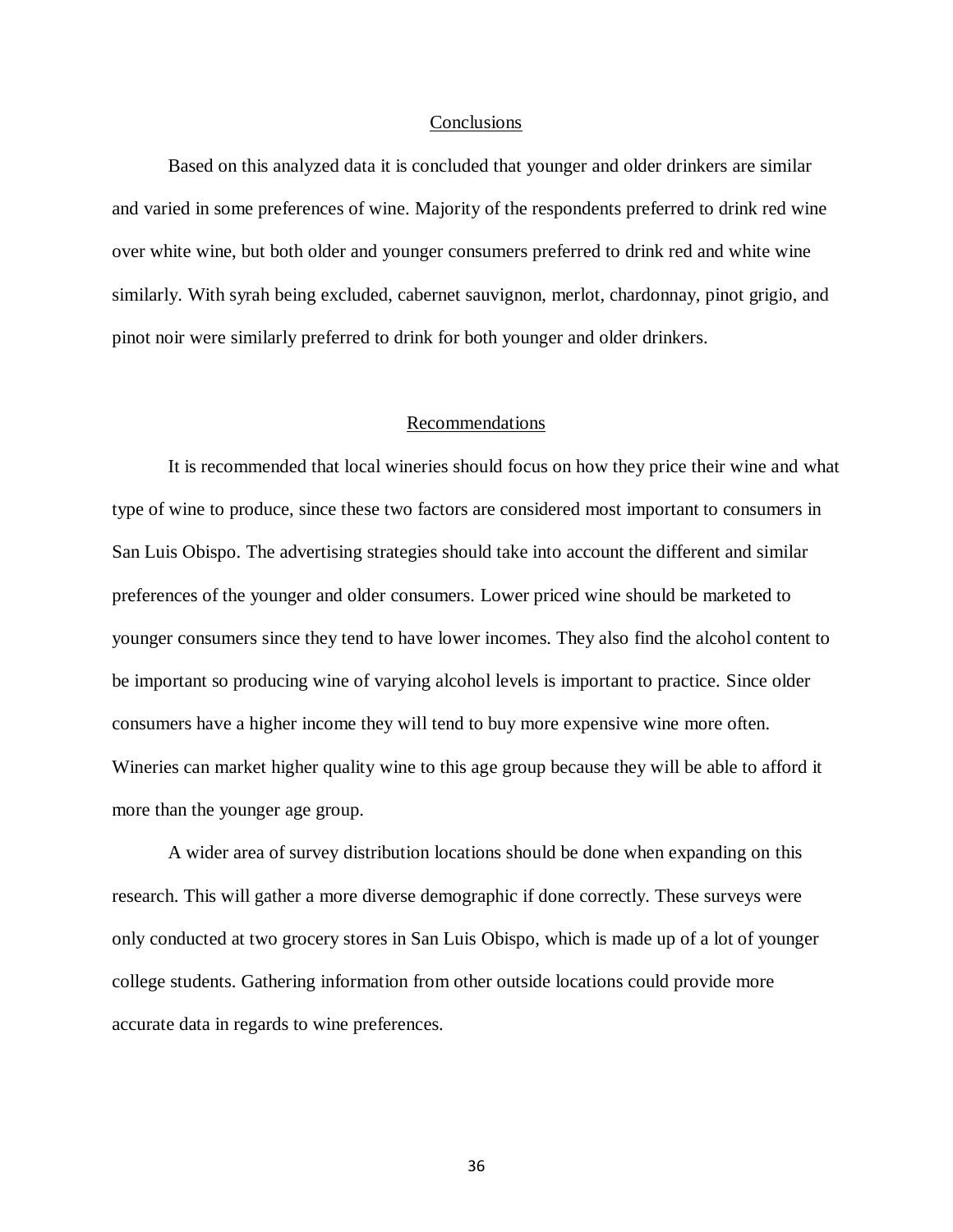# References Cited

Adjemian, Michael K., and Richard J. Volpe. 2012. "Alcohol Consumption and Food-at-Home Dietary Quality in the United States." *Agricultural and Applied Economics Association Annual Meeting.* Seattle. August 12-14. pp. 1-25.

Ali, Kathryn. 2007. "Why Do People Prefer Brand Name Products?" *Ezine Articles*. October 9.

- Bardajì, Isabel and Samir Mili. 2009. "Prospective Trends in Wine Export Markets Expert Views from Spain." *International Association of Agricultural Economists.* August 16-22. pp. 1-18.
- Clinite, Jacob. 2013. "The Preferences in Wine of Various Aged Consumers." Unpublished Senior Project. California Polytechnic State College, San Luis Obispo. pp. 18-45.
- Gustafson, Christopher R., Travis J. Lybbert, and Daniel A. Sumner. 2011. "Combining Consumer Valuation Research with Sensory Science Techniques: A Laboratory Experiment." *Agricultural and Applied Economics Association Annual Meeting*. Pittsburgh, Pennsylvania. July 24-26. pp. 1-39.
- Hopkins, B. 2009. "Winery Marketing Reach Your Target Market." *Articles Base*. October 2.
- Hsu, Tiffany. 2013. "Aged To Perfection." *Los Angeles Times.* March 5. p. 1.
- Lockshin, L. and T. Spawton. 2001. "Using Involvement and Brand Equity to Develop a Wine Tourism Strategy." *International Journal of Wine Marketing.* (13:1). pp. 72-81.
- Marquardt, Tom and Patrick Darr. 2011. "Wine Drinkers Getting Younger." *The Worldlink.* February. http://theworldlink.com/lifestyles/food-and-cooking/article\_b1e68dd6-3d42- 584c-91ee-a6bd90932525.html
- Olsen, E.J., L. Thach, and N. Nowak. 2007. "Wine for My Generation: Exploring How U.S. Wine Consumers are Socialized to Wine*.*" *Journal of Wine Research*. (18:1). pp. 1- 18.
- Sam, Abdoul G. and Stanley R. Thompson. 2012. "Country of Origin Advertising and US Demand of Imported Wine: An Empirical Analysis." *International Association of Agricultural Economists*. Conference. August 18-24. pp. 1-2.
- Thach, E.C. and J.E. Olsen. 2006. "Market Segment Analysis to Target Young Adult Wine Drinkers." *Agribusiness*. (22:3). pp. 307-322.
- Wagner, P., J. Olsen and L. Thach. 2011. *Wine Marketing and Sales.* 2nd ed. San Francisco: The Wine Appreciation Guild. pp. 1-399.
- "Wine Drinkers Keep It Fresh, Flirty And Smooth." 2012. *PR Newswire*. New York. November. http://search.proquest.com/docview/1125048873?accountid=10043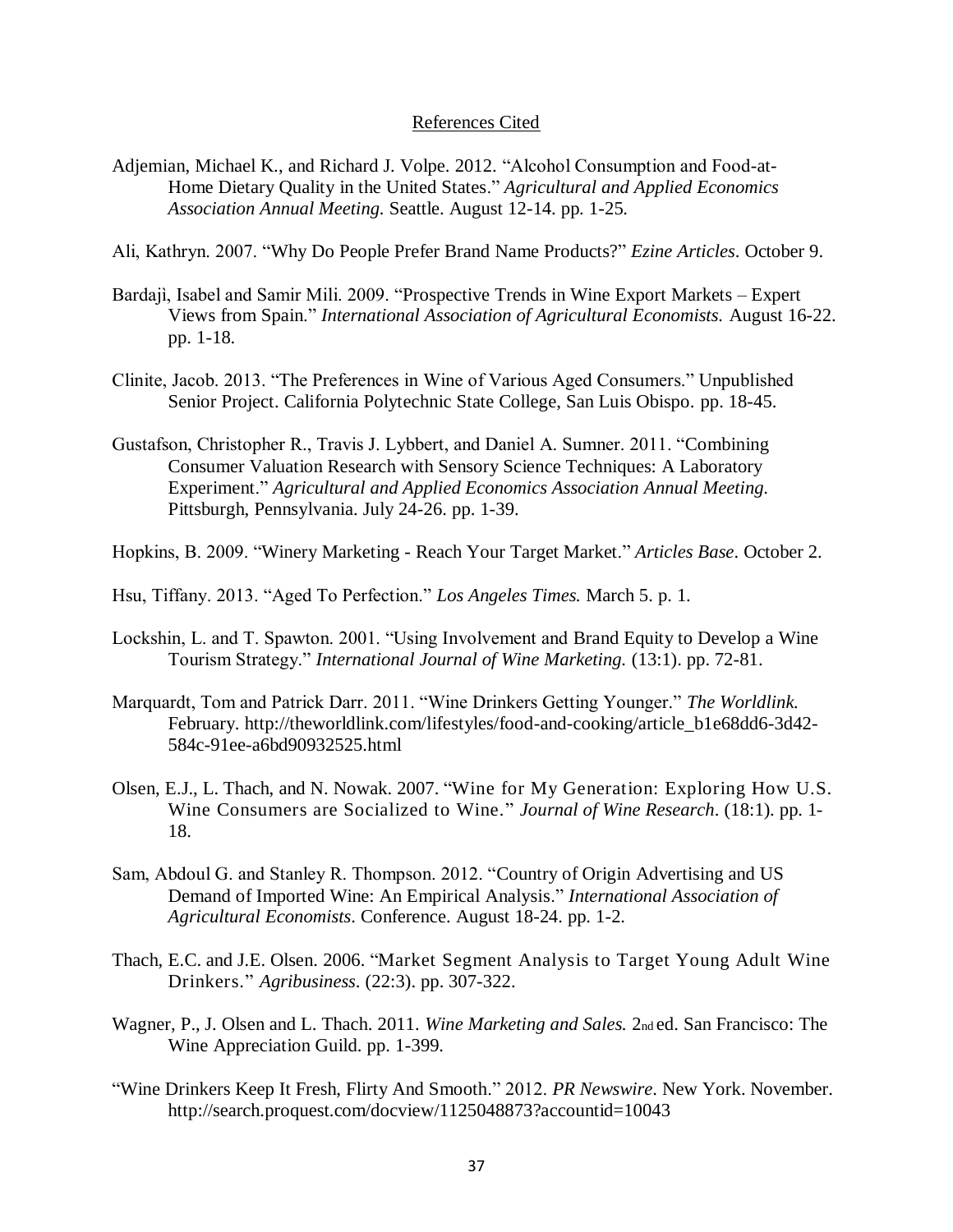- Wittwer, Glyn, Nick Berger and Kym Anderson. 2003. "A Model of the World's Wine Markets." *Economic Modeling*. Adelaide. May. (20:3). pp. 487-506.
- Wolf, Marianne McGarry. 2000. "A Profile of the Wine Consumer in California." *Journal of Food Distribution Research.* (31:01). March. pp. 1-6.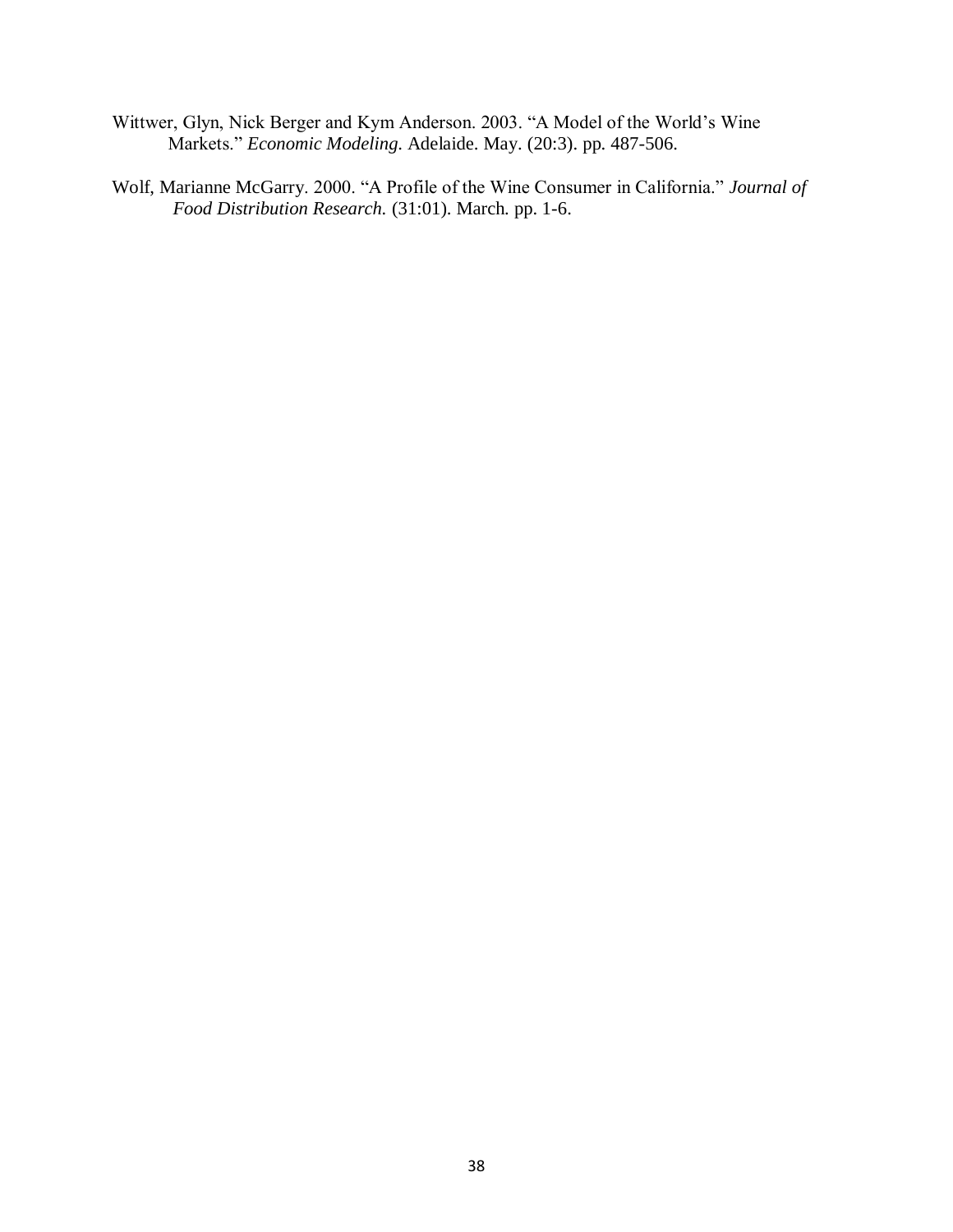



Survey Data Graphs





Clinite, 2013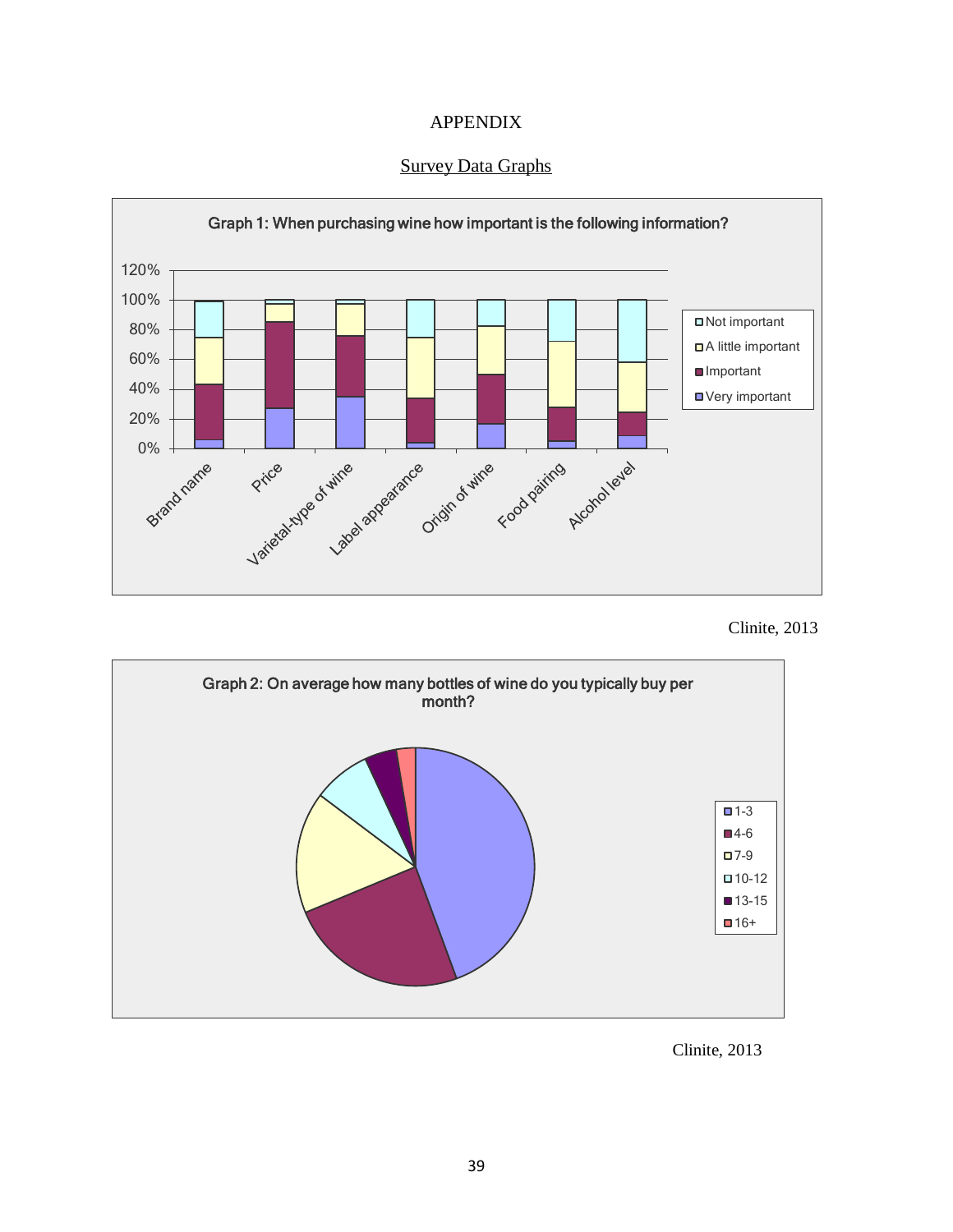





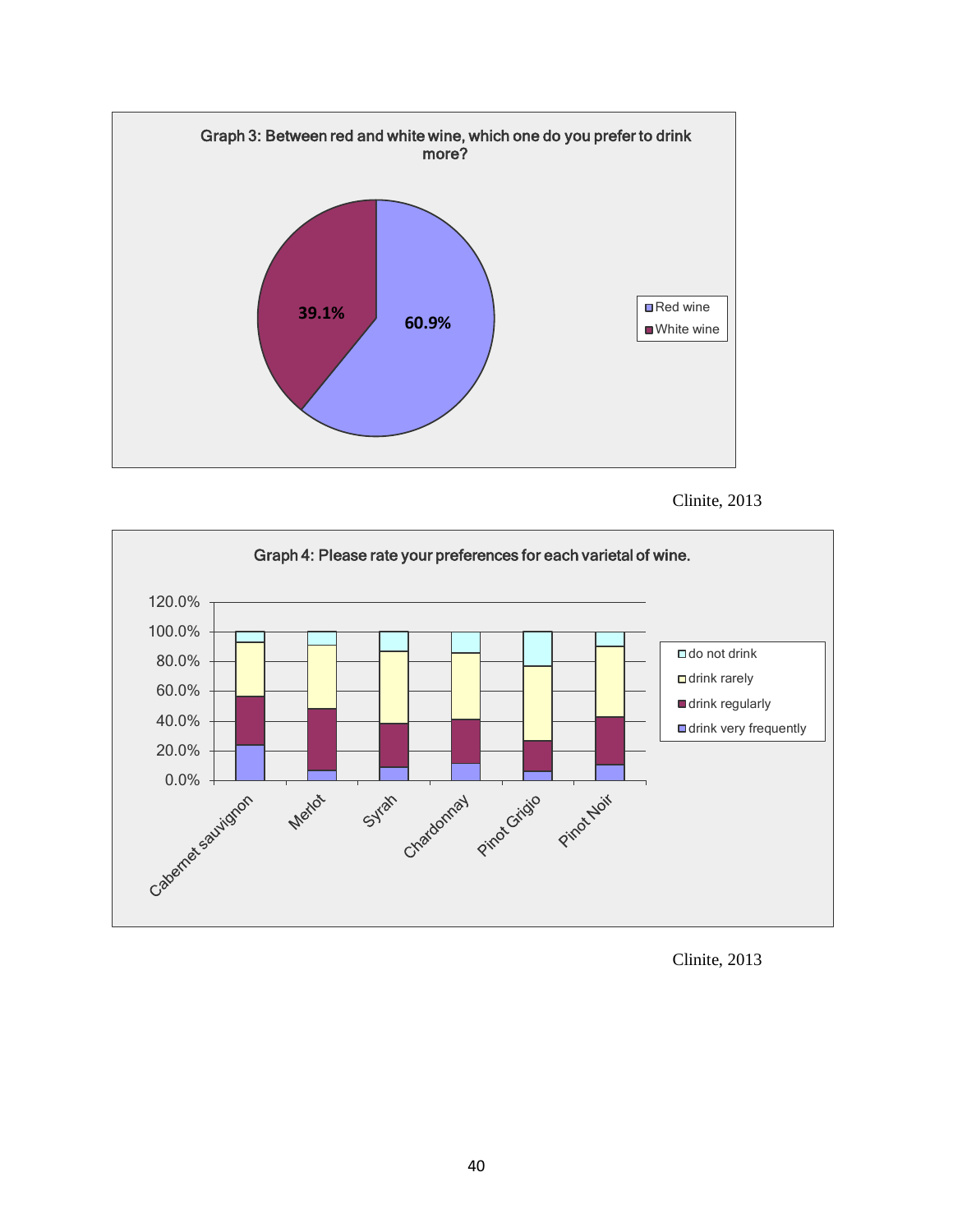

Clinite, 2013



Clinite, 2013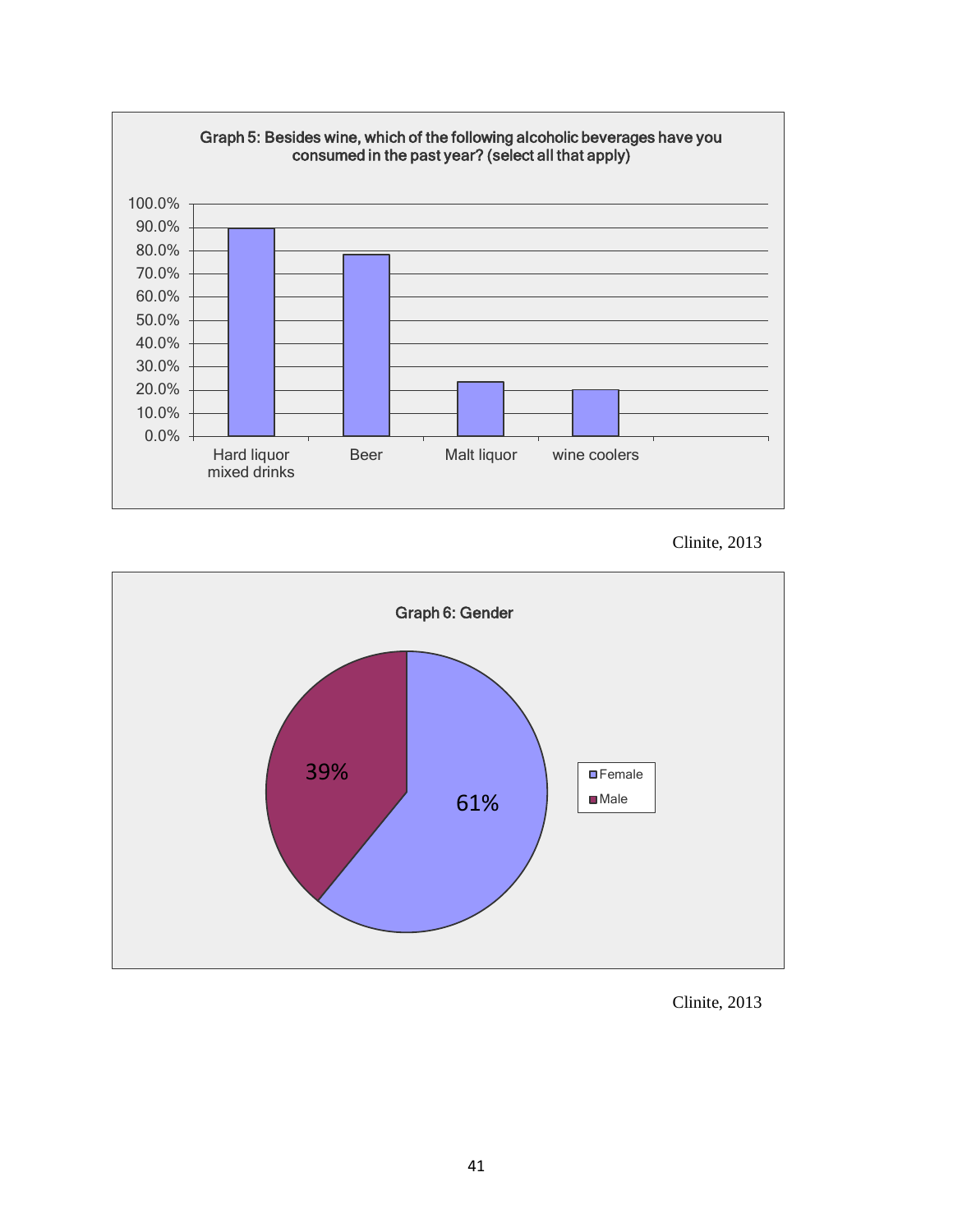

Clinite, 2013



Clinite, 2013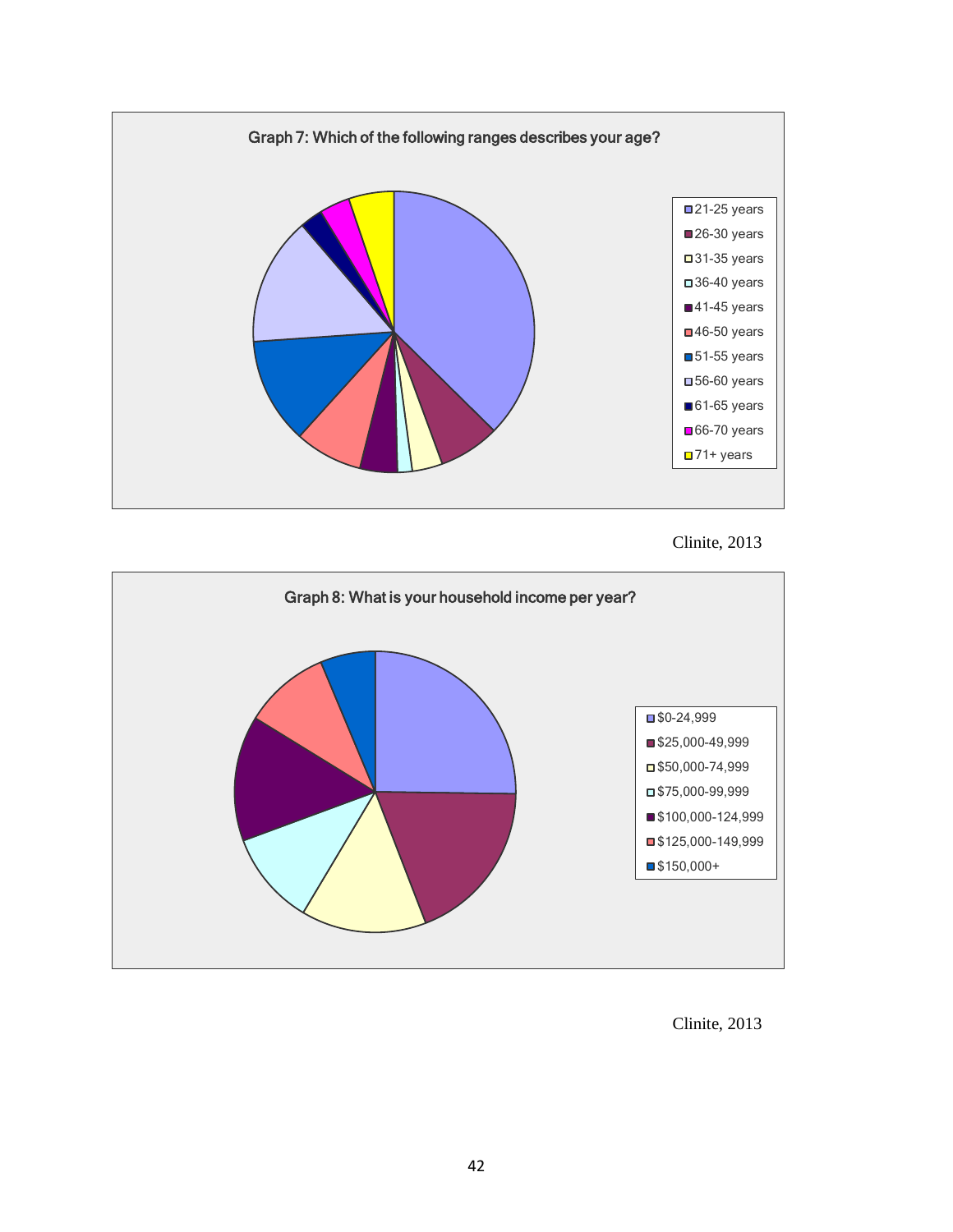# Consumer Survey

1. When purchasing wine, how important is the following information? **(1=not at all important, 2=a little important, 3=important, 4=very important)**

| a. Brand Name            |  |   |  |
|--------------------------|--|---|--|
| b. Price                 |  |   |  |
| c. Varietal-type of wine |  | 3 |  |
| d. Label appearance      |  | 3 |  |
| f. Origin of wine        |  |   |  |
| g. Food Pairing          |  | 2 |  |
| k. Alcohol Level         |  |   |  |

2. On average how many bottles of wine do you typically buy per month?

3. Between red and white wine, which one do you prefer to drink more?

4. Please rate your preferences for each varietal of wine. **(1=do not drink, 2=drink rarely, 3=drink regularly, 4=drink very frequently)**

| a. cabernet sauvignon |  |  |
|-----------------------|--|--|
| b. merlot             |  |  |
| c. syrah              |  |  |
| d. chardonnay         |  |  |
| e. pinot grigio       |  |  |
| f. pinot noir         |  |  |
|                       |  |  |

5. Besides wine, which of the following alcoholic beverages have you purchased in the past year? **(Circle all that apply)**

| c. Hard liquor mixed drinks 3                                       |  |
|---------------------------------------------------------------------|--|
| d. Wine coolers $\dots \dots \dots \dots \dots \dots \dots \dots 4$ |  |

6. Are you?